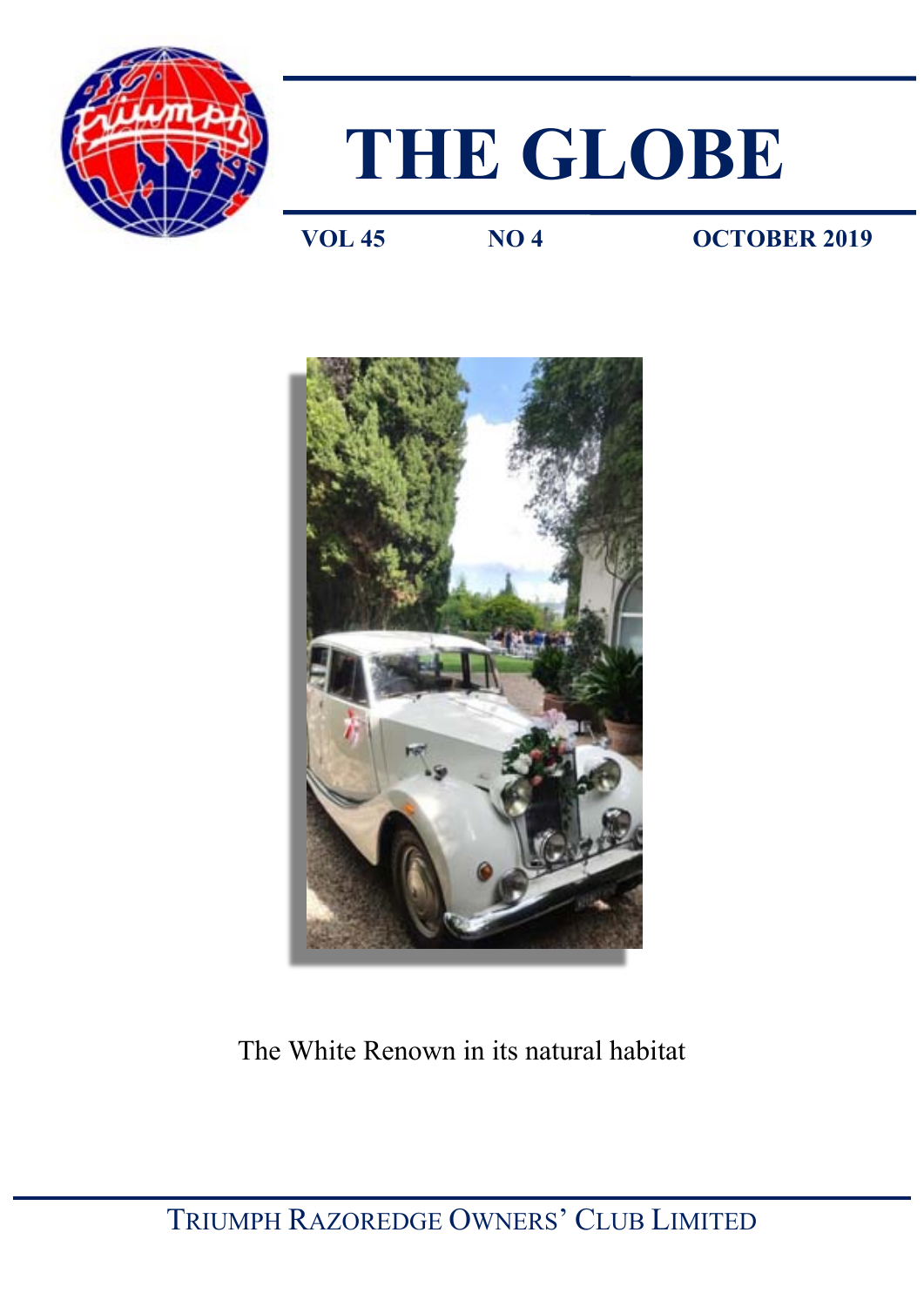### **REGISTRATION NO. 2886923 ENGLAND REGISTERED OFFICE: 9 WATER TOWER CLOSE, UXBRIDGE, MIDDX UB8 1XS Website: [http://www.trocltd.com](http://www.trocltd.com/) (Affiliated to the Federation of British Historic Vehicle Clubs)**

Contact: [editor@TROCltd.com](mailto:editor@TROCltd.com)

### \*\*\*\*\*\*\*\*\*\*\*\*\*\*\*\*\*\*\*\*\*\*\*\*\*\*\*\*

**SPARE PARTS:** Available to paid-up members only. *Note that our spares officers, like all members of the committee, are volunteers working on Club tasks in their spare time. Where possible, we aim to send spares within 2-3 working days. Please be considerate* and telephone between 18:00 - 21:00 hours UK time.

Please Note that there is a similarly-named company, selling Roadster and other spares. To avoid error, please use the contact phone and email details shown in this magazine.

**BRAKES, STEERING, BACK AXLE, SUSPENSION** Chris Hewitt

**ELECTRICAL, ENGINE AND EVERYTHING ELSE** Bob Hobbs

Always supply SAE when necessary. Cheques to be made payable to TROC Ltd.

### **Are you changing address in the near future? Please tell us! Email, write, or phone between 6 and 9pm, to Roger Stone, membership secretary.**

*The Club Accounts and notes from the AGM are published in the April Globe each year. Members wishing to have a copy of the full Minutes of the meeting should contact the Editor; they are available free of charge.*

*The views expressed in The Globe are those of the writers and not necessarily those of the editor, nor those of the Triumph Razoredge Owners Club Ltd. Whilst every effort is made to ensure the accuracy of technical advice and information, such advice is heeded entirely at the member*'*s own risk and neither the Club nor any individual shall be in any way liable for injury, loss or damage resulting directly or indirectly from reliance on such advice or information. Triumph artwork reproduced by permission of British Motor Industry Heritage Trust. "THE GLOBE" is the official newsletter of TROC LTD.*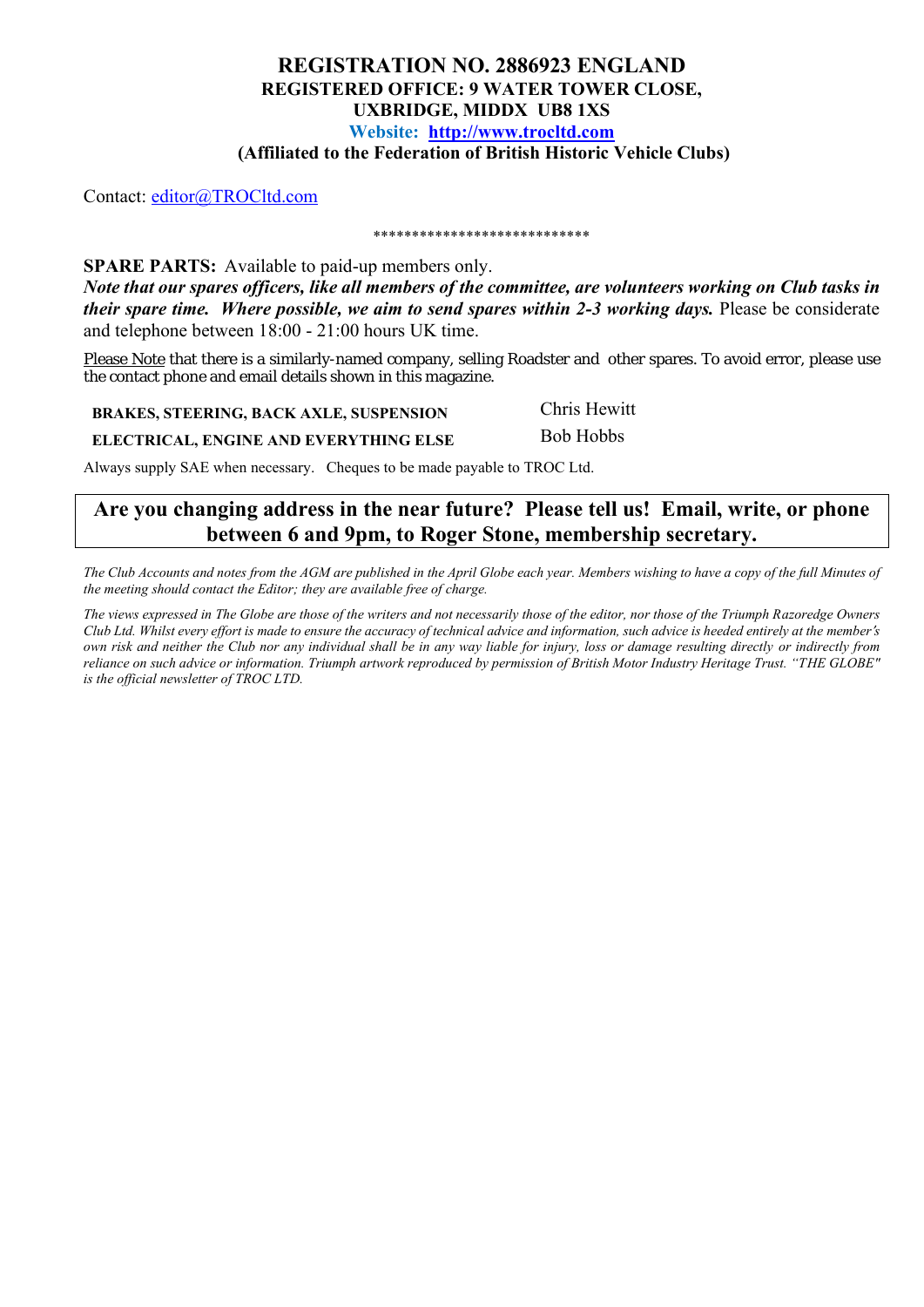## **EDITORIAL**

When I bought my TDB in 2004, enough was known of its history to be sure it had not been in regular use since about 1965, and no significant work had been done on it since that time. It was certain, therefore, that the tyres were ancient - and apart from that knowledge, if the car was rolled slowly along on level concrete, you could feel the lumps and flat-spots rocking the car gently from side to side. When the tyres were replaced, the fitters found old red inner tubes inside - "We haven't seen these for years!" With less obvious cases, however, or on a car which has recently changed hands - how can you be sure your tyres are of roadworthy age, and are safe? Find the answers on page 81.

Our Christmas gifts selection is published on the next page, and we have a new item this year which we think might appeal to many members, given the weather of the past few weeks - a good-size **umbrella**.

The Club is making an appeal for help with the transportation of an engine, from Falmouth in Cornwall to Bob Hobbs in Wiltshire. If you are in that approximate area, you have suitable transport facilities and you're minded to assist, please contact the Editor. See pages 74-75 for details of how this came about.

Those members who are in the AA might like to consider entering the prize draw competition to win a funded £15,000 road trip - choice of locations - Route 66, Amalfi Coast Italy, Australian Pacific Coast Highway. This offer was contained in their October Newsletter, which reached me on October 15<sup>th</sup>. (Don't bother going to the AA website for it - there appears to be no mention of it. The link was to: [https://www.theaa.com/member-benefits/dream-road-trip-prize-](https://www.theaa.com/member-benefits/dream-road-trip-prize-draw?utm_source=member&utm_medium=email&utm_campaign=membership&utm_content=road_trip_comp)

draw?utm\_source=member&utm\_medium=email&utm\_campaign=membership&utm\_content=road\_trip [comp](https://www.theaa.com/member-benefits/dream-road-trip-prize-draw?utm_source=member&utm_medium=email&utm_campaign=membership&utm_content=road_trip_comp) ) If one of our members wins and does the drive in a Razoredge, I shall expect a substantial article and excellent photographs! I believe the RAC has similar prize promotions too - we must remain impartial and balanced.

Finally, we have received some guidance from FBHVC on the possible changes affecting classic car owners, both regarding changes in the laws governing classic car ownership, and the use of classics on the continent, following Brexit. We are not publishing it in the Globe, because even at this late date there is no clarity on when it might happen or what it might mean - the advice is full of ifs and buts, and little substance, as it must be in the present state of uncertainty. Members who wish to consult it should visit the FBHVC website at<https://www.fbhvc.co.uk/news/article/brexit-checklist> .

**\_\_\_\_\_\_\_\_\_\_\_\_\_\_\_\_\_\_\_\_\_\_\_\_\_\_\_\_\_\_\_\_\_\_\_\_\_\_\_\_\_\_\_\_\_\_\_\_\_\_\_\_\_\_\_\_\_\_\_\_\_\_\_\_\_\_\_\_\_\_\_\_\_\_\_\_\_** *Editor*

### **We welcome new members:**

1248 Mathew Lambkin-Smith, of Market Rasen, who has URE 661, TDB 1765 DL, and NPU 499, TD 2587 DL in pieces.

**\_\_\_\_\_\_\_\_\_\_\_\_\_\_\_\_\_\_\_\_\_\_\_\_\_\_\_\_\_\_\_\_\_\_\_\_\_\_\_\_\_\_\_\_\_\_\_\_\_\_\_\_\_\_\_\_\_\_\_\_\_\_\_\_\_\_\_\_\_\_\_\_\_\_\_\_\_\_\_\_\_\_\_\_\_\_\_\_\_\_\_\_\_\_\_\_\_\_\_**

### **Our cover pictures for this issue:**

- Front Michele Rosati's outstanding TDC, immaculately presented for a wedding near Rome, reported on page 83. Warm Mediterranean sun and a dressing of ribbons and flowers show our Razoredge at its very best. Neither this car nor the back-cover picture show cars which are owned within the Club - but it is good to keep track of all the surviving cars where we can. Image reproduced with permission.
- Rear Undaunted by the weather, Tomas Malan in the Czech Republic takes TDB 5359 DL out on a rally earlier this month. This car has travelled the world - an export, first registered in New Zealand as AB 187, it was purchased back into Europe and restored by Tomas in 2012. Full illustrated description of the bodywork in the April 2017 Globe, available on our website. See also page 73.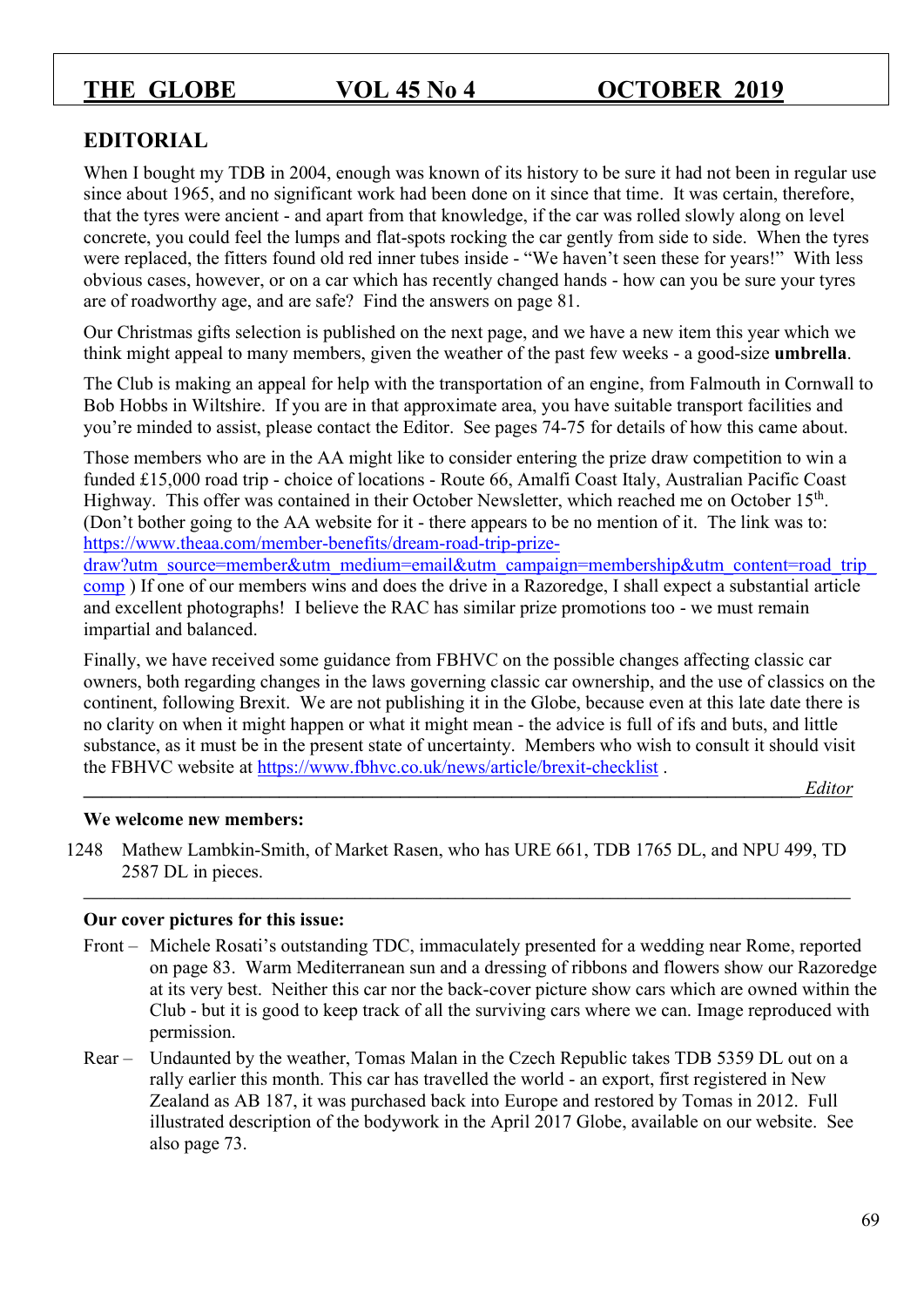## CLUB MERCHANDISE - ORDER NOW FOR CHRISTMAS

Sorry to mention Christmas shopping when it's only October, but you might like to consider these?



**Our new item for 2019: a golf-size umbrella** in the club colour scheme of blue and white, with a Razoredge printed on two of the panels.

We have not yet received the proof image from the makers, so this is just an artist's impression of the final - but it should be very similar.

To be sold at £17 plus £11 postage and packing to the UK. If you are going to be visiting the Rally next year, or live near a Committee Member and can collect, we can avoid the postage cost. Overseas postage costs from the Editor.

Our **lapel badg**e, showing the Globe image surmounted by a Triumph steering-wheel, and the words 'Triumph Razoredge Owners' Club' in gold around the edge. £2.50p.



**The illuminated keyring** seen below is a very fine design with a remarkable level of detail in the etched 3D image – the steering wheel, radio aerial and radiator badge are all quite clear; the over-riders and lamp fittings and the filler cap can all be made out. Looking from underneath, the chassis and the engine are clearly visible. In a smart padded presentation box. £6.75p.





The light is easily strong enough to illuminate a keyhole.



**The club 'Globe' badge**, suitable for mounting behind the front bumper or on a badge-bar; £27. It is sturdily made and has good-quality enamel.

**We also have** a number of good-quality **ballpoint pens**, not illustrated, which carry the Club name. These are priced at only 40p, so you could treat yourself to a half-dozen for very little outlay.

*All items are available while stocks last from Chris Hewitt, club Chairman. Prices exclude postage and packing. Find Chris's details inside the front cover of the Globe***.**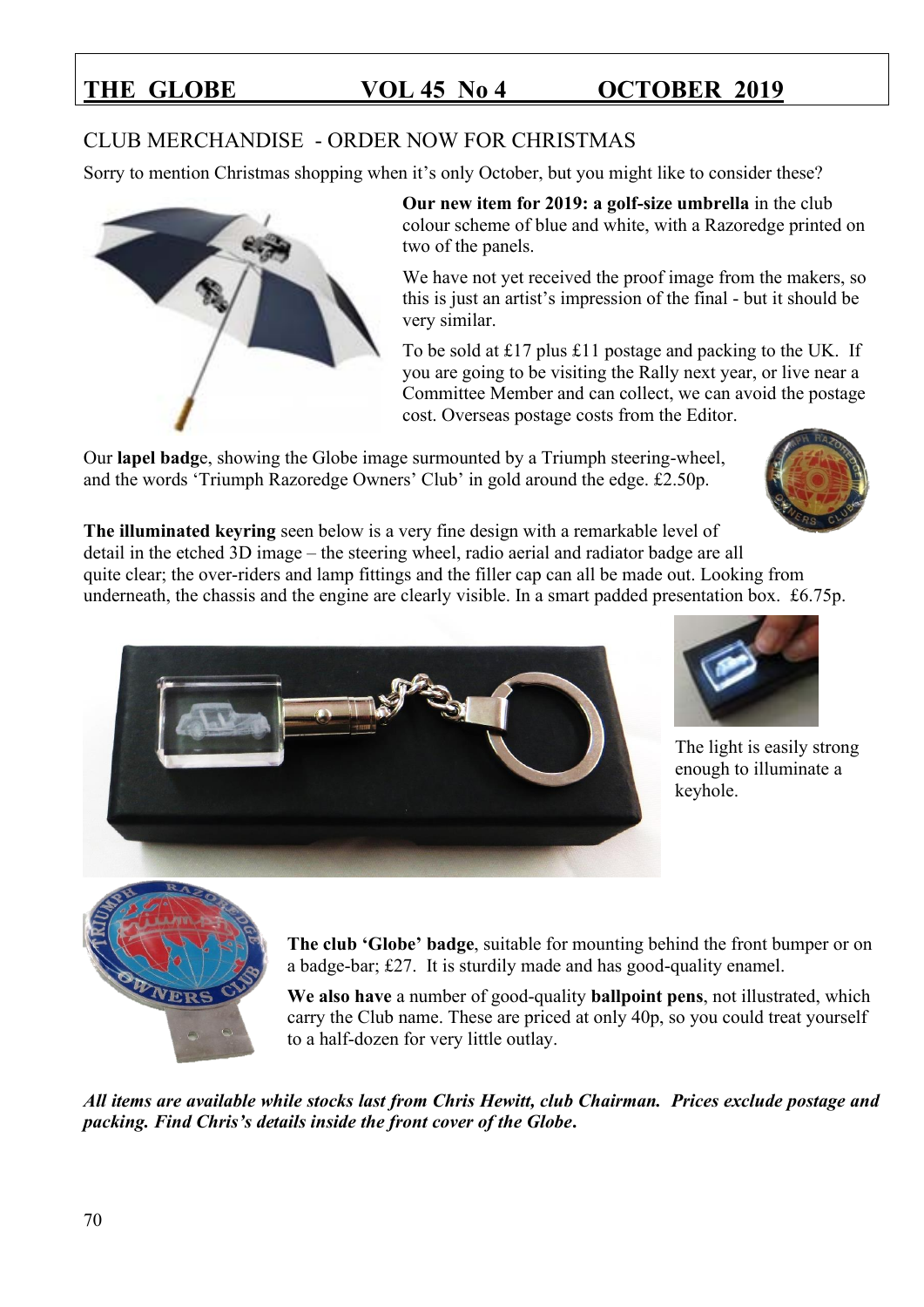## WHITE-WALL TYRES IN THE UK AND USA



A very smart TDA 0885 as advertised for sale in the USA in 2013

In a recent communication, our member Bill Unger in Iowa stated that the three special-order Limousines TDCs 2620, 2621 and 2622, which were built for export to the USA through Fergus Motors of New York, were supplied with white-wall tyres.



Bill Unger with his TDC 2620, XT 6657

There are more Limousines surviving in the USA today than in the UK, and two of the three specialorder ones are known to survive - TDC 2620 LIM with Bill Unger, TDC 2621 LIM with Joseph Ofria in Long Island New York - and the third of that order has been rumoured still to exist, believed to be in New England somewhere. There are others in Texas and Connecticut.

The white-wall tyre, however, is an interesting topic. They are utterly right for the era, and were popularised on the huge American 1950s style cars at a time when many things American were seen as

the way to the future, and eagerly adopted in the UK. Many British cars adopted them or offered them as an option - especially those cars which adopted American styling, with streamlining, fins, and plenty of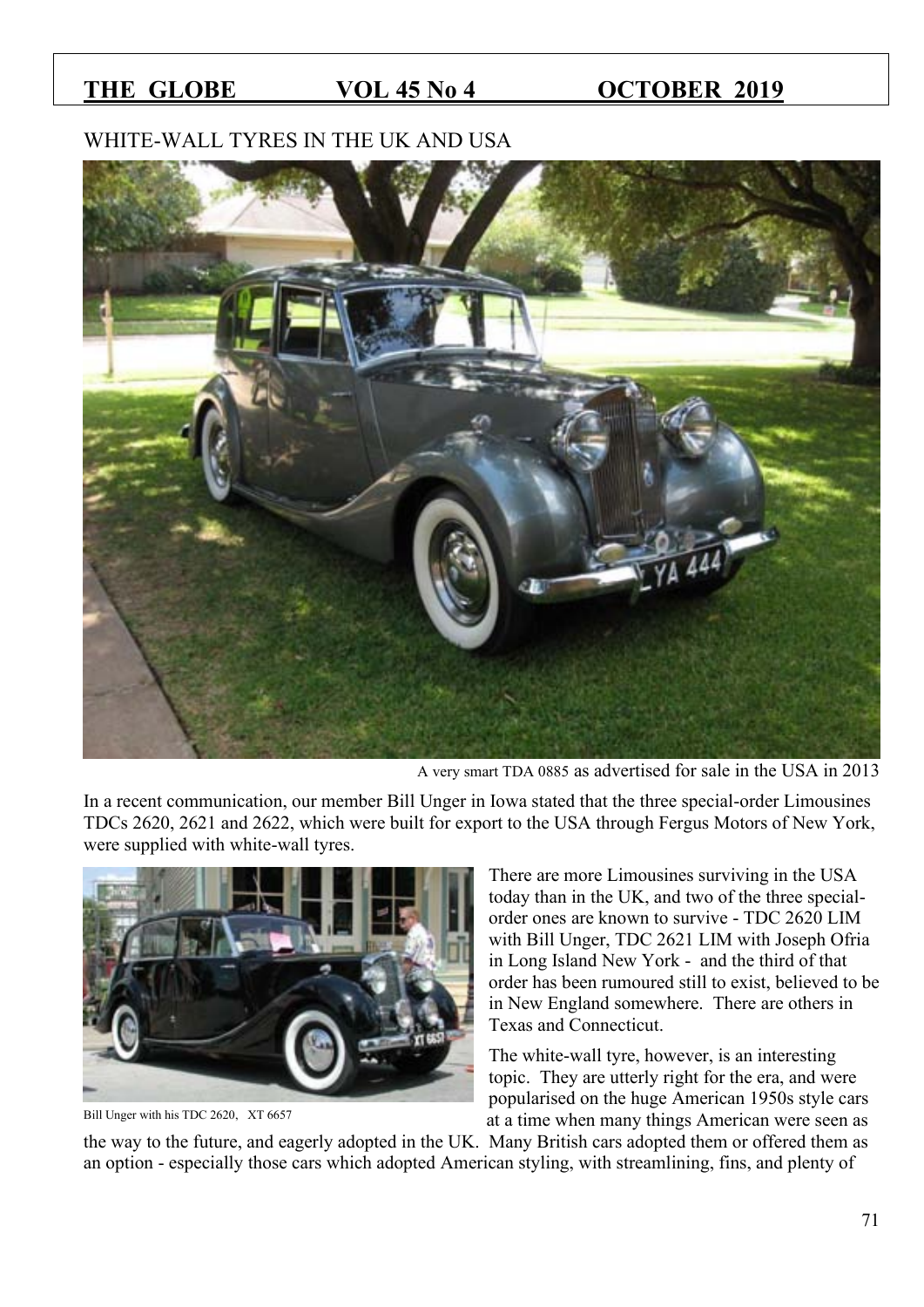chrome. The Razoredge, however, is unashamedly traditional in its looks, extremely British, and might be seen as an unlikely candidate for adopting such an American style feature.

I enquired from our Club experts, historian John Bath and my predecessor as newsletter editor Tom Robinson, who has extensive detailed records of car specifications, whether they knew of white-wall tyres being offered as an option for our cars at point of sale.

Tom says: "I would like to think it unlikely that white wall tyres were available as an option. Certainly no brochure I have seen i.e. UK, European, NZ and Australia have mentioned this.

"I suppose that, should the purchaser be anxious to convert, then upon delivery the change could be made with little extra cost. However, knowing the US market, I think it most likely that the three limousines despatched to New York would have whitewall tyres, if only to appeal to that market. Again, Fergus

Motors could easily have made the changes when the cars arrived at the port."

John Bath adds "These tyres are the socalled 'double' whitewall tyres - the widest form. I'm not sure they suit our cars in this form - 'single' i.e. narrower whitewall tyres might be easier on the eye, at least from my viewpoint. A thought, however - Fergus Motors offered the Phase 11 Vanguard with whitewall tyres - I can prove this from a brochure that Fergus issued; but no Renown was shown, so it would date from around '53 or '54."

On the right is URE 661, TDB 1765 DL,





Left, 'Miss Ruffle,' as imported to the USA by Richard Langworth, now in Maine.

owned by new member Mathew Lambert-Smith, showing the wider white-wall on a car in the UK. On the left, the very narrow version of white-wall, seen on a TR3 at Gaydon at the  $90<sup>th</sup>$  anniversary gathering of Standards and Triumphs in 2013, and below, the usual single-width white-wall on a nice pair of Austin Metropolitans at a meeting near Sandwich, Kent, on Drive-It Day in 2016.

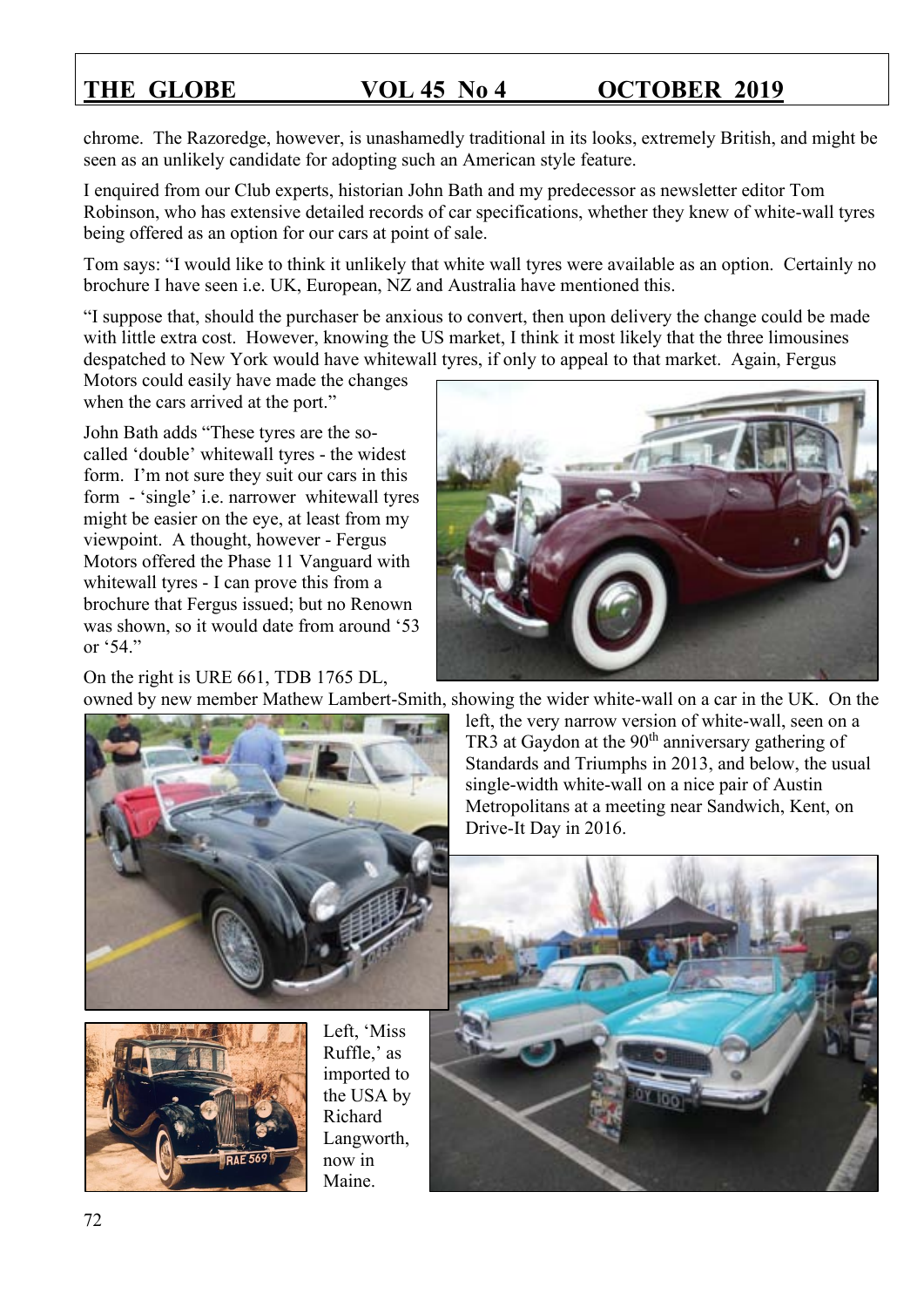

With thanks to Tomas Malan for permission to use this image.

Tomas Malan's restoration of this TDB, originally exported to New Zealand and later returned to Europe, was described with copious illustrations in the April 2017 Globe. In this colour-scheme the white-wall tyres look very appropriate. A handsome car, looking back to the 1920s and 30s; days of art deco and spats; long cigarette-holders and furs. A car with style. If Fred Astaire and Ginger Rogers stepped out, in top-hat and tails, you'd not be surprised. Let's face the music, and dance.

On the right, equally smart, Dale Torok in Lexington, Kentucky has this TD 1799 in similar style.





Left: MXW 770, TDC 772 DL, as seen at the Hanbury Hall rally in 2017.

Above, Robin Hewat won the presentation award at this year's rally not with white wall tyres, but with wheels picked out in the same cream as the bodywork sides, achieving a similar effect.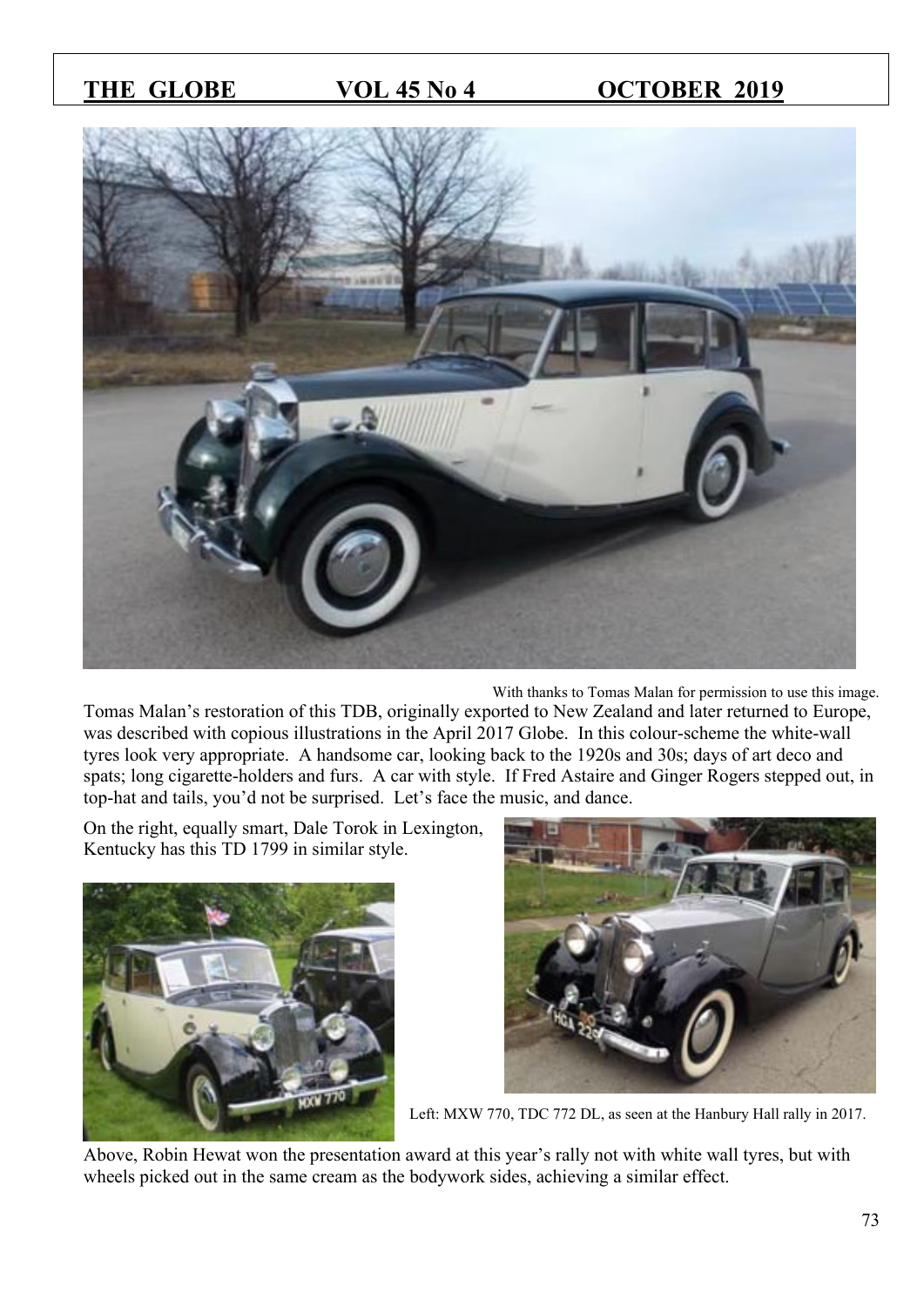### A DAY IN THE LIVES OF YOUR TROC COMMITTEE - AND APPEAL FOR HELP

Whilst this edition of the Globe was being pulled together in the final assembly for sending to our printer, awaiting only the final details of our *umbrella offer* - did you see it? - an email arrived which made us an offer we can't refuse. Rather than just report the facts, I thought we'd give you a window into the sort of things your club officials are up to, all the time.

From: Andy <email address removed>

To: membershipadmin  $\leq$ membershipadmin $@$ trocltd.com $>$ Sent: Sat, 12 Oct 2019 12:19

 Subject: TDB engine Sorry to email you directly, but I have a spare Renown Engine that might be useful to one of your members. I am a member of the TR Register. The engine came out of my TR2 when it developed a water leak along the bottom of the engine block. The engine is number TDB5470E. It has a low port TR2 cylinder head fitted with modified studs to fit the Renown block stud holes. It was running well when removed, so would be good for spares. Free to anyone who is interested and can collect it from me in Falmouth, Cornwall Kind regards, Andy Hayes

On 12 Oct 2019, at 23:44, Roger Stone wrote:

Andy, I'm not sufficiently technical to know what to ask to check compatibility, so I'm including our spares guy, Bob Hobbs, in this reply and I expect he'll contact you directly. I'm assuming this is the 2088cc engine.

We do have a couple of members in the West Country, and I can also advertise it in our newsletter. It is likely someone's going to want it, so thanks very much for thinking of us.

From: Bob Hobbs To: Roger Stone CC: ahayes < email address removed > Sent: Sun, 13 Oct 2019 10:01 Subject: Re: TDB engine

Hello Andy and Roger,

Fundamentally the engines were identical once one moves away from the early Roadster and Razoredge saloons which had the 1800 engine. The TDB####E designation refers to the fact that the engine had been fitted to a Razoredge saloon, with a chassis number commencing TDB, for the start of its life; between late 1949 and March 1952. Obviously it then jumped ship to the TR2. The usefulness of the block would, for us, depend on being able to remove the modified studs and refit a standard head. One has to be a bit cautious when raising the compression ratio and getting more power from the basic engine.

I have an article, written in the early 1950s, that describes the work that Standard had to undertake to produce the TR2 engine and following marques. One of the first things to fail with increased power output is the block itself! The TR2 version has a modified block that takes the head studs deep into the block below the bottom of the liners. The failure mode was that the studs pulled out of the block which was also likely to crack about its midriff. There were many other changes such as the oil-way drillings in the crankshaft, as at high RPM the oil did not reach the big ends and little end bearings, producing failures there.

Having said all that, it is likely that the camshaft is original and they are like hen's teeth! Also the crankshaft is well worth saving as the Club does not have any spares of those at the moment. As to the rest, it would need dismantling to evaluate properly. It is definitely worth a look, thank you.

Regards, Bob Hobbs - Triumph Razoredge Owners' Club Spares Secretary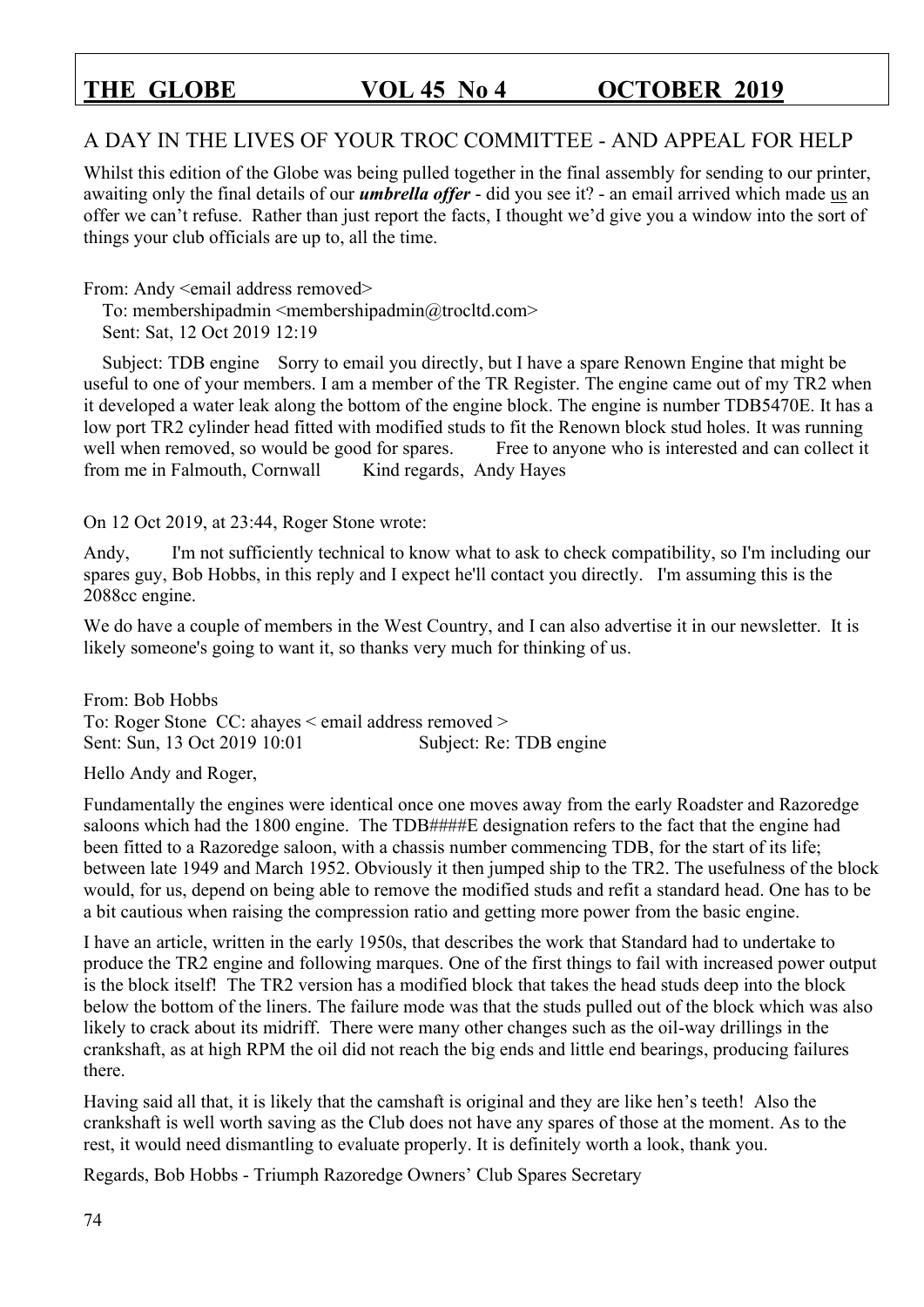From: Roger Stone Sent: 13 October 2019 10:35 To: Bob Hobbs Cc: <email address removed>

Subject: Re: TDB engine Thanks Bob - that's what we needed to hear. Would you like me to seek, in the forthcoming Globe, a volunteer to transport the engine from Falmouth to you? I'd like to encourage more members to do a bit to support the Club in this sort of way, rather than you and Chris doing it all.

Andy, thanks again for offering it to us. Can I ask - is there any urgency about getting it moved, for you, or can it happily reside where it is until I get transportation lined up? Bob is based near Calne, in Wiltshire, so it should not be impossible to arrange transport that far. He has an engine hoist for unloading; will it be necessary to manhandle the engine, in order to load it up, at your end? I'm thinking of what qualities I need to appeal for, in my volunteer request.

From: Andy <email address removed> To: membershipadmin <membershipadmin@trocltd.com>

Dear Roger & Bob, Thank you for the feedback. It's been in my garage for a number of years so I'm not in a hurry, but it has now come a point where I would like to get it moved on. I have a sack truck to move it outside and a neighbour with a tractor who could probably lift it onto your trailer or vehicle this end.

It's a plain engine complete with all internals, oil filter, dip stick, flywheel, water pump, head and valve cover, but no carbs, manifolds, thermostat cover, starter or distributor. It turns freely and is not seized.

Kind regards, Andy

*So: do we have a member in the south-west general area who has a suitable vehicle, or a car with trailer, who could help the Club out by conveying this engine from Falmouth to Wiltshire?* If you'd like to contact me, I can supply Mr Hayes' address and phone number, and you can arrange a suitable date and time for collection and delivery, directly with him and Bob Hobbs.

We realise it's a long way - Falmouth is right down at the far end - but Cornwall is a lovely county...



Map courtesy of Google Earth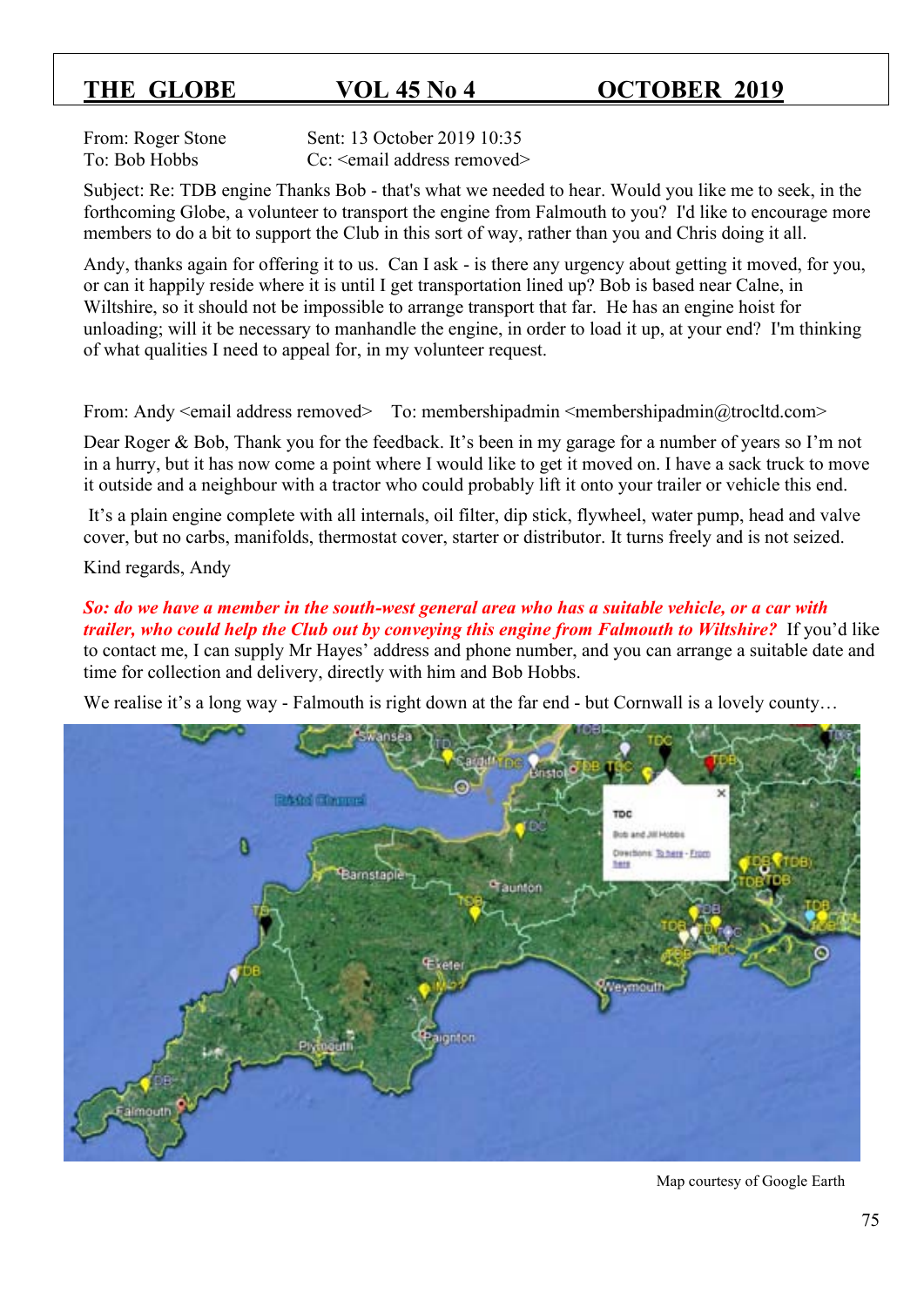## FOLLOW-UP: THE FLAPPY BIT ON THE INLET/OUTLET MANIFOLDS

In the last edition we carried an article, resulting from discussion at the Club rally back in June, of the function and malfunction of the exhaust gas control flap tucked under the manifolds, which (when working) helps cold-starting by diverting the hot exhaust gases to pre-warm the mixture coming into the engine. We asked if any members had this flap still working - unlikely, in cars of this age, because the bimetallic strip which is meant to open and close the flap is fragile, and does not stand the test of time.

We have a follow-up comment from member Gordon Phillips, of Crowborough, East Sussex. He writes: "Hi Roger, thanks for the mag. It was interesting to see the pictures of the manifold heat controller - here's mine, doesn't look like there's ever been one there. No holes or blanks.

"I think I may have another manifold in my box of bits so I'll have a look-see. I've also have an exhaust gasket for a number of years which needs fitting. I held off recently as the car was used for my son's wedding and I didn't want to start something that might go wrong. The job is 'on the list!'



"Members sharing bits like this is always worthwhile. Best wishes, Gordon."

Bob Hobbs was able to clarify the situation. "No problem to diagnose at all. The early TD, TDA and TDB did NOT have the exhaust 'flap.' The manifolds, both of them, were completely different from the later TDB and all the TDC ones. I have lots of the early manifolds; they do not burn through. The later ones are in shorter supply than rocking horse poo or hens' teeth." Checking John Bath's technical development notes (available on the TROC website) I find the change happened on 27/10/1950, with effect from engine number TDB 5094E. So now we know!





## WHERE MIGHT IT BE NOW?

"My next-door neighbour was admiring my own new acquisition when he remarked that he thought his Dad had had car 'a bit like that.' Well today he came round with some photos. Sure enough it was a Renown. So I was wondering if the Club has any record of JLU 720 ? Please could you take a look some time and let me know if it has ever been in the Club? Many Thanks, Chris Blackman."

Sadly, no we have no other record of this car, clearly well cared-for and a proud possession, in a very typical Razoredge abode from the fifties.

JLU 720 would have been a London County Council registration, and since it would have been first registered around March-April of 1949, it is almost certainly a TDA Triumph 2000 Saloon.

The DVLA Road Tax and MoT databases have no record of the registration at all, so it is most probable that the car, like many others, went to the Great Scrapyard in the Sky in the late sixties or early seventies.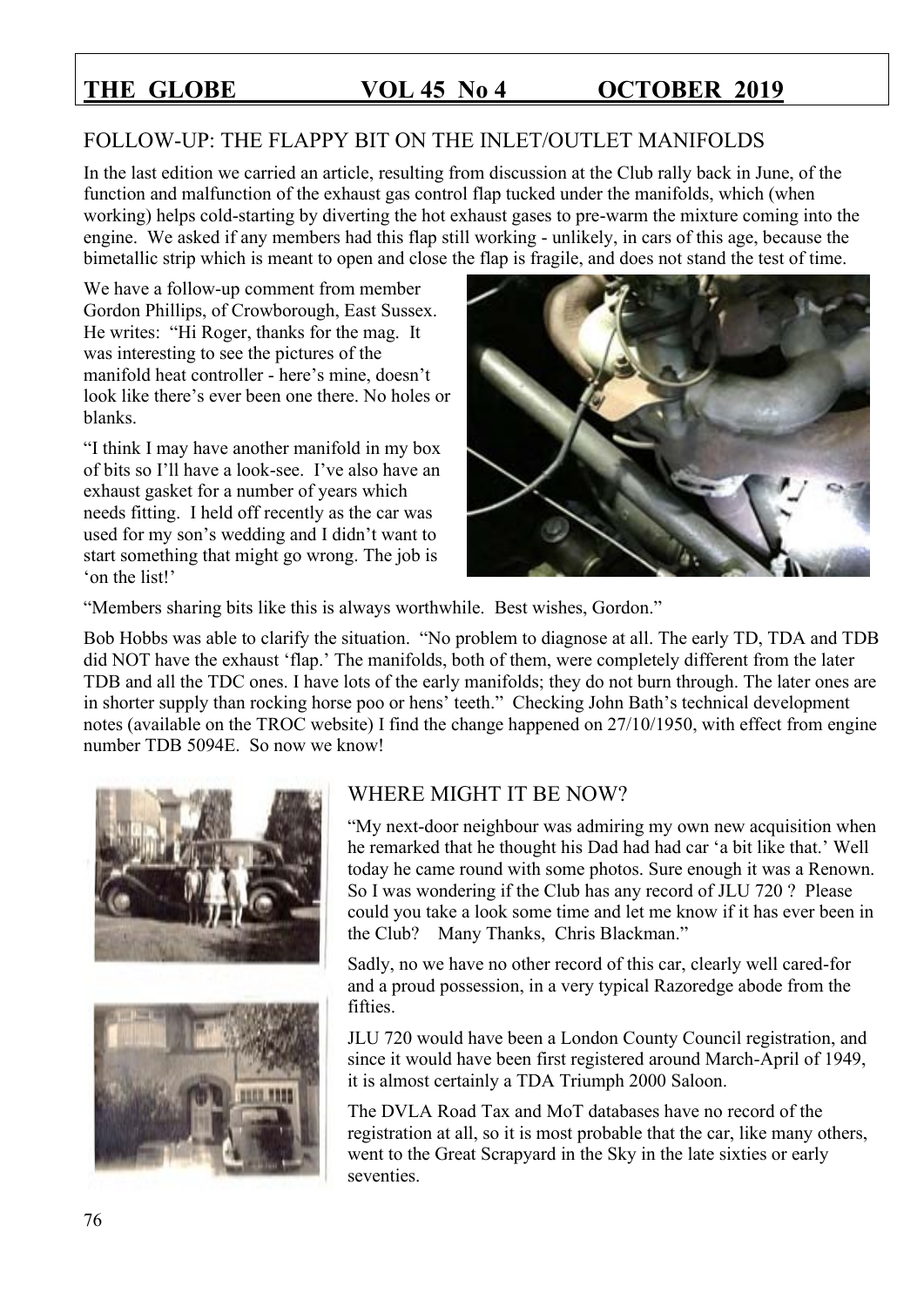### **NEW SERIES: 'MY OTHER CAR IS A…' DOUGLAS DAKOTA DC3!**

Well, no, it's not; but whilst roaming around the internet we chanced to come across a fascinating and very detailed series of flight videos of a Douglas Dakota DC3, being flown across the Atlantic from Gander, New York, via Greenland and Reykjavík, Iceland to Prestwick and then down to Duxford, in order to take part in the  $75<sup>th</sup>$ 



anniversary remembrance of the D-Day landings in *DC3 images by kind permission of Matt Guthmiller, USA* June this year. You can find the first of the videos at<https://www.youtube.com/watch?v=E7ZWneRdu6M> and they follow on one after the other.

It struck me how similar this endeavour is, in some ways, to our activities with our cars. We are taking 75-year-old machines out into a 2019 environment, cherishing them for their historic value, their technology, and their style; but we need to remember that these are NOT modern cars and we need to treat them with respect. We need to avoid thinking like a 21<sup>st</sup>-century driver in a modern car. Let us make the comparison, and take note of the lessons to be learned.

Some 10,000 DC2s and DC3s crossed the Atlantic to take part in the war effort, and as their range was only 1,500 miles they all had to cross the Atlantic in three hops, to Greenland, to Iceland, and then the UK. Like our cars, quite surprising numbers survive today: it was estimated that in 2013 there were still 2,000 in operational existence out of the total of 16,000 made. Out of the 10,000 sent across the Atlantic during the war, some 4% were unsuccessful! That's 400 that didn't make it - not necessarily by crashing and losing the aircraft and crew, because some will have had mechanical trouble and turned back, or been defeated by the weather. It gives some measure of the level of challenge represented by the D-Day memorial crossing, however, given the additional problems of flying an aircraft now 75 years old.

However, the DC3 that came across this year had, as our cars do today, the advantage of some modern technology. Navigation by GPS was one of the most striking, just as we now have sat-nav available if we choose to use it. You'll notice a colour-screen panel augmenting the cockpit controls, and the team of



pilots consulted tablet computers as navigation and planning aids. Even so, the big hurdle in flying to Greenland was having to commit at the half-way point to going ahead, not knowing how much the weather might change as they flew the remaining three hours of the journey. Arriving in Greenland, they would have no alternate runway within range, and would have to land, or crash. Today's computermodelled weather forecasting

was therefore a critical improvement over the wartime flights, though they did not have a modern HF radio and occasionally had to rely on other aircraft passing along their position reports. They carried a crew of six pilots to share the flying - six hours approximately for each of the three legs - and two mechanics. The US base at Narsarsuaq, Greenland, would have had fully-equipped repair sheds and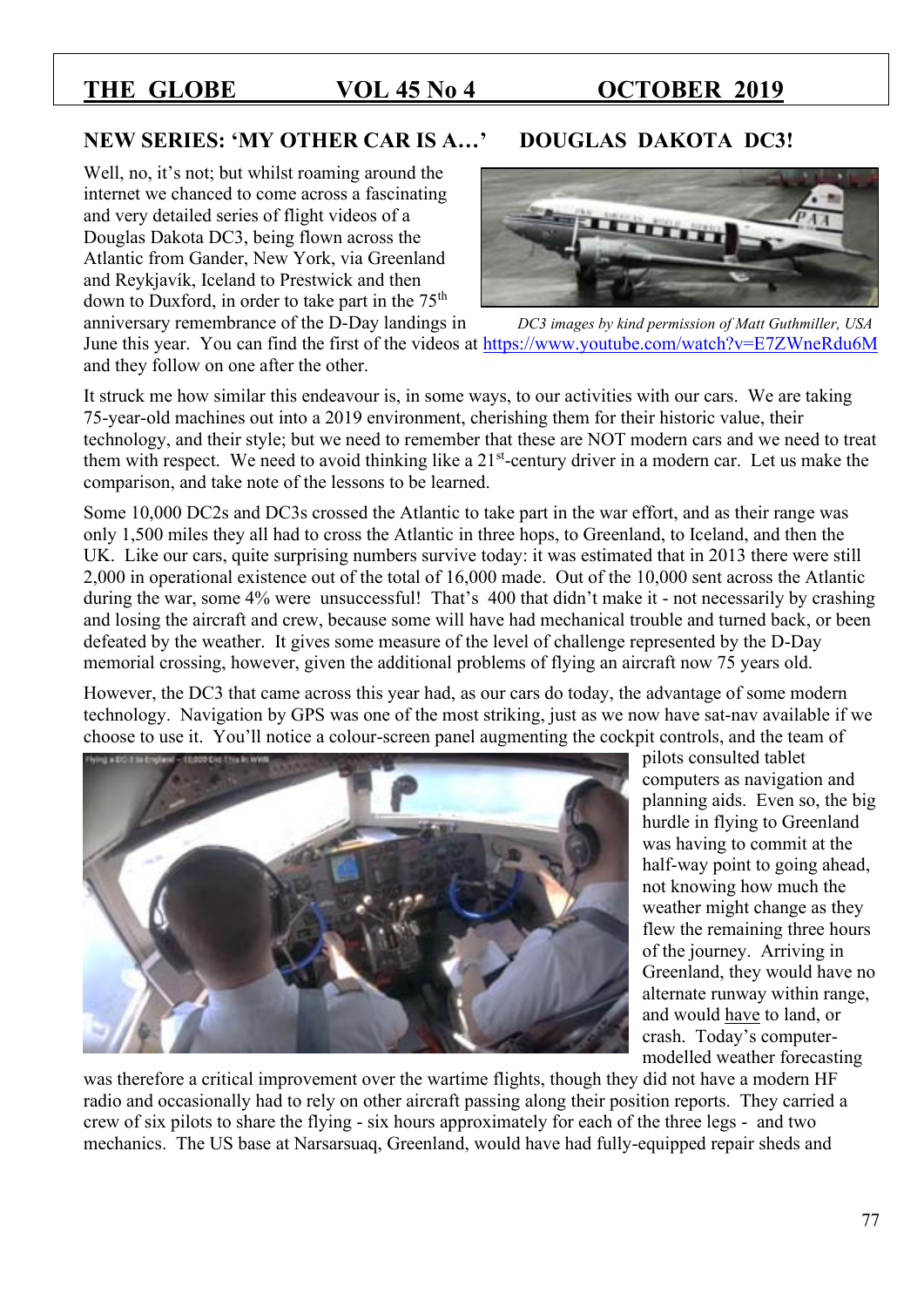teams of expert fitters in 1942-6, but not today. The buildings for their overnight accommodation however were in the same dormitories the wartime workers had used in 1942-6.



The only mechanical issues encountered came when they attempted to start-up the engines at the dawn of day two, taking off from Greenland. The Pratt and Whitney engines of the DC3 are normally very robust and stable; they have two banks of seven cylinders arranged in rings around the central crankshaft, generating 1,350HP from each engine. On this occasion the fuel-pump booster was set a little too

high, so that during the start-up too much fuel was being supplied, flooding the engine. This will ring bells for Razoredge drivers: all cars built before the days of computerised engine management systems have their own starting idiosyncrasies, and we learn from experience which ones need full choke or threequarters, and when starting a warm engine, the tricks for avoiding fuel vapour lock, which we have covered before in the Globe.

The aircraft was done out in the Pan-Am livery. The last genuine Pan-Am DC3 crossed the Atlantic in 1963, and Pan-Am itself ceased to exist in 1991 following bankruptcy. The aircraft industry is subject to cycles of wealth and hard times, and Thomas Cook employees and travellers will confirm this situation still pertains today. In mass car manufacturing, of course, the same effects also apply, for much the same reasons: the very high outlay for new engines and designs, troubled labour relations, and bold management decisions which can run into deep financial grief if the economy is affected by unforeseen events. During the lifetime of this aircraft, and of our cars, the entire British-owned car manufacturing sector suffered successive waves of strife, and sadly crumbled to its demise. One wonders, even with the benefit of hindsight, what would have been needed to save it.

Landing in Prestwick, the DC3 team were amazed to find that the reception building was the old Pan-Am terminus, and 'PAA' lettering spotted, embossed into the concrete floor. As with using the actual wartime buildings in Greenland, locating these incidental links which span across time is one of the most



A snapshot of passenger jets over England today

interesting and intriguing aspects of owning an old vehicle tracing car histories, or identifying Triumph dealerships as we did in the Isle of Wight story in the last edition.

From Prestwick they proceeded across the rolling green British landscape, gentler and safer than the rugged snowcapped mountains, glaciers and open ocean they had passed so far, but entering now the crowded modern skies where Air Traffic Controllers dictate frequent changes of course and altitude in order safely to manage the traffic flow. At any one time, these days, there will be over a million people in the air, flying from one place to another, and the crowded skies have changed just as much as our crowded roads.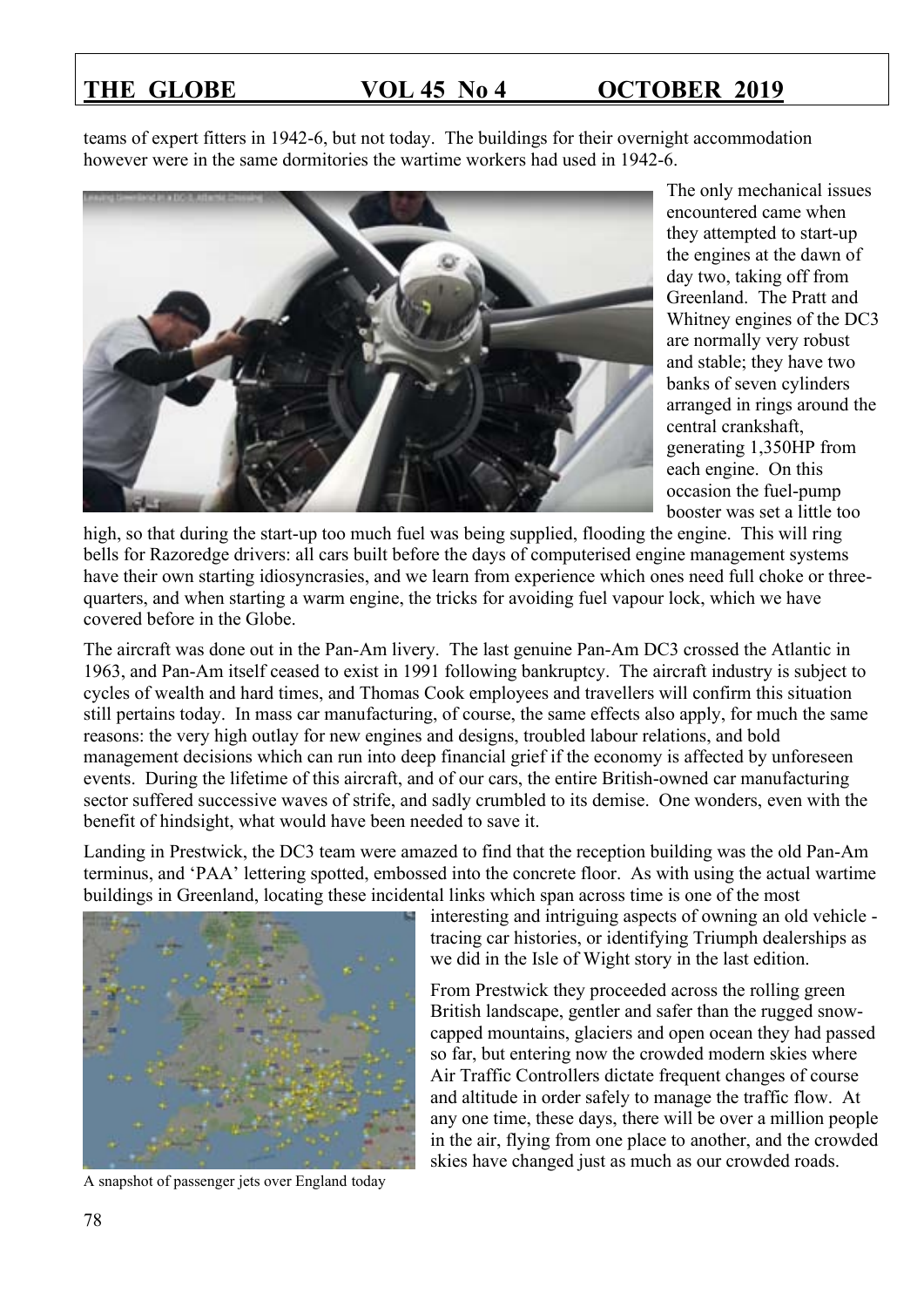The actual wartime pilots, of course, would now be in their nineties; our last surviving 'Dam Busters' pilot, Les Munro, passed away this August, aged 96. In 2014 this DC3 had been part of an emotional reunion in the USA with Peter Goutiere and Moon Chin, aged 99 and 102 respectively, who had both flown this very aircraft in 1942-48 with the Chinese National Aviation Corporation, when the US was supporting China in its war against Japan. They were believed to be the last surviving pilots from that era. In the forties they flew from India through the Himalayas and across Tibet, threading through valleys, to supply bases in China. The adventures and heroics that must have been involved can scarcely be imagined.

At Duxford, the aircraft was welcomed by enthusiastic plane-spotters and history buffs. It remained based there for a week, for overhaul and visitors, before crossing to Europe for the main event. Twelve years ago, TROC was also at Duxford: our summer rally in 2007 was held there, in the days when rally attendance was much higher. Sixteen of our Razoredges attended.



GSL 696 is now resident in France, and no longer in the Club; XS 7842 is now white, and is a wedding car in Surrey; UMX 886 is still with our member Peter Cable in Middlesex, and is still active.



LVC 313 is a Limousine, now in the care of members Dave and Cathy Pilcher in the USA; YSK 592 has now left the Club, and we have lost touch with the new owner. SHN 928 is still active with Stewart



Langton, in Hampshire, as is JLY 232 with David Shulver in Suffolk.

Please note - we have shown less than HALF the cars which were present that day in 2007. There are more of us than you might think!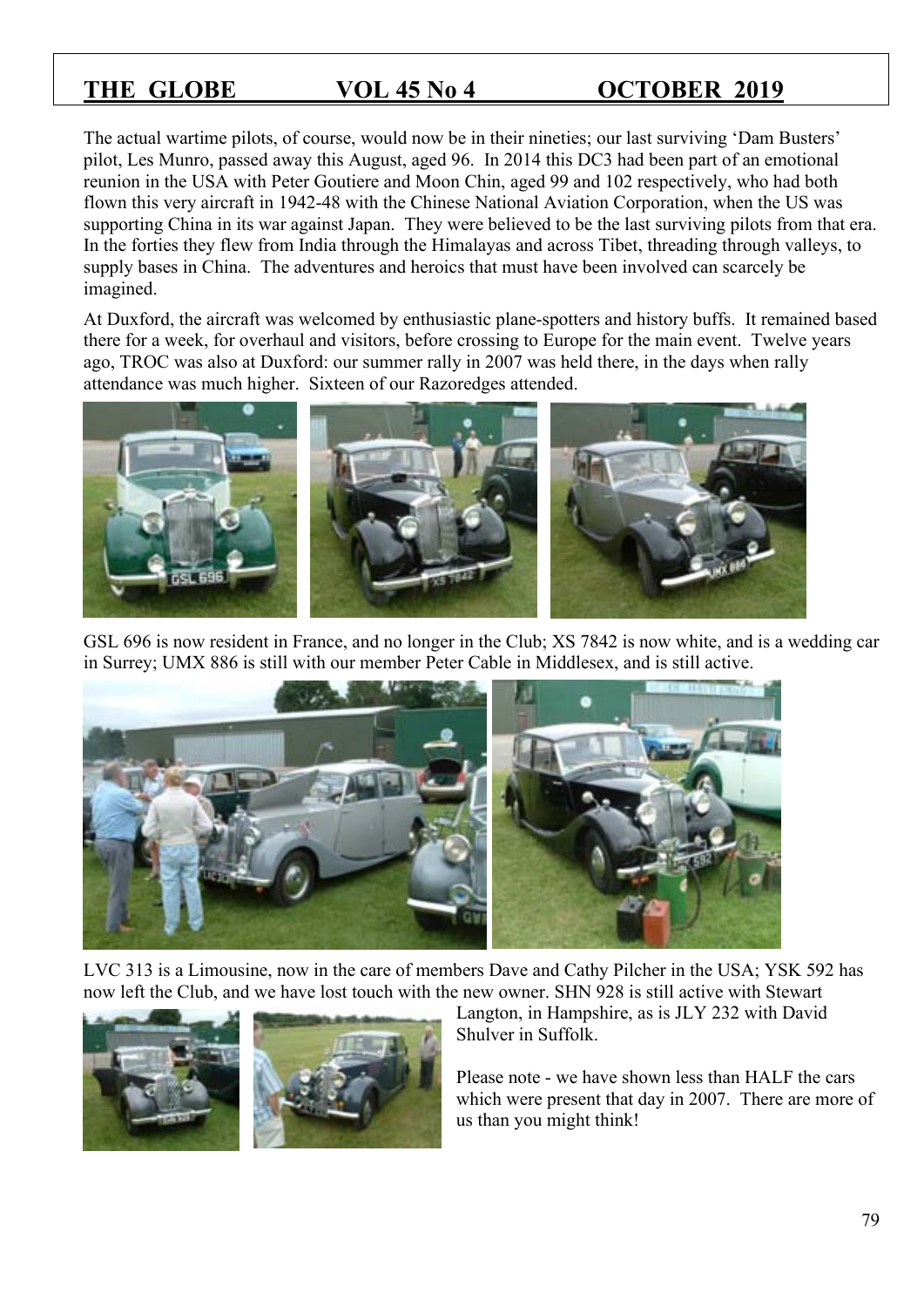To conclude our DC3 comparison, however, let us summarise the key points about the videos of the flight which offer us **LESSONS IN DRIVING A CLASSIC CAR ON TODAY'S ROADS**.

- o There is no substitute for proper maintenance, and our cars need more frequent attention than a 'modern'. In particular, the lubrication points need attention every 1,000 miles, and it makes a difference to the car's handling and the wear on joints if this is neglected. The DC3 crew used the original manuals designed for the plane; we should use the owner's manual and handbook.
- o Before take-off, the pilot does a walk-around the plane, checking for visible faults and problems. *This still applies* - the captain or first officer of the jumbo jet which took you on holiday this year, and of every one of those yellow crosses on the flight map, all do the same. If it's worth their time to do it, so should we. How long is it since you last drove it? Pop a pressure gauge on the tyres, feel the treads for nails you might have picked up, check the oil and water. Take ownership.
- o It's not only airline pilots: the DVSA regulations insist that every HGV driver taking charge of a truck conducts a walk-around check before driving, and the guidance on this has just been updated  $(20<sup>th</sup> September)$ . If you'd like to view it and see how much can apply to our walk-around on a classic car, it's at [https://movingon.blog.gov.uk/2019/09/20/helping-you-carry-out-effective-daily](https://movingon.blog.gov.uk/2019/09/20/helping-you-carry-out-effective-daily-walkaround-checks/)[walkaround-checks/](https://movingon.blog.gov.uk/2019/09/20/helping-you-carry-out-effective-daily-walkaround-checks/) .This has in large part been revised with the aim of reducing the number of bridge-strikes by tall vehicles (2000 in 2018, costing £23 million to repair; and the figure has been rising steadily over the last 10 years.) The walk-around check won't see the bridge looming up, but it will increase the driver's awareness of his/her responsibility to conduct the vehicle safely. **The results of the check are written down**. If, like me, you have stopped putting your car through the increasingly-irrelevant MoT test, you will need some alternative way to show evidence that your car is roadworthy. I keep a notebook in which these walk-around checks are recorded, along with everything from refuelling (and mileage) to oil, water and brake fluid top-ups and tyre checks, plus the annual service record and comments.
- o Use your instruments to monitor the car's behaviour as it starts, warms up, and runs throughout the trip. The temperature and oil pressure gauges will very likely react to problems before you can hear them. Be aware of your car's normal behaviour, in different conditions - hot or cold weather, long or steep hills; and watch for changes, departures from the usual, which could signal some problem.
- o Remember to adjust your driving to suit the demands and capabilities of a classic car. You're on drum brakes, possibly cross-ply tyres, and no power assistance. You are driving a car with a tall square front end which carries a fierce metal spike on the nose as an emblem, so you carry an additional responsibility not to skewer pedestrians or cyclists upon it, no matter how foolishly they may behave. THINK, take your time, and stay focused. Allow plenty of braking distance.
- o Have contingency plans, and be prepared to use them in response to problems. For the DC3, there were alternate airfields where they could have landed; for us, it's probably the AA or RAC.
- o Plan your journey to include suitable breaks. Nobody in 1950 would have set off expecting to complete a 200-mile-plus journey without a break. Just because we now have motorways, and our pattern of life in modern cars has changed, we shouldn't push our modern practices back onto our 1948 car and expect it to cope. Stop for a leg-stretch, and as you get out of the car, place a hand on each wheel in turn to feel the temperatures. They should be warm, but not too hot to place your hand against. Take time for a cuppa; and whilst you do, and the car cools down, check that the oil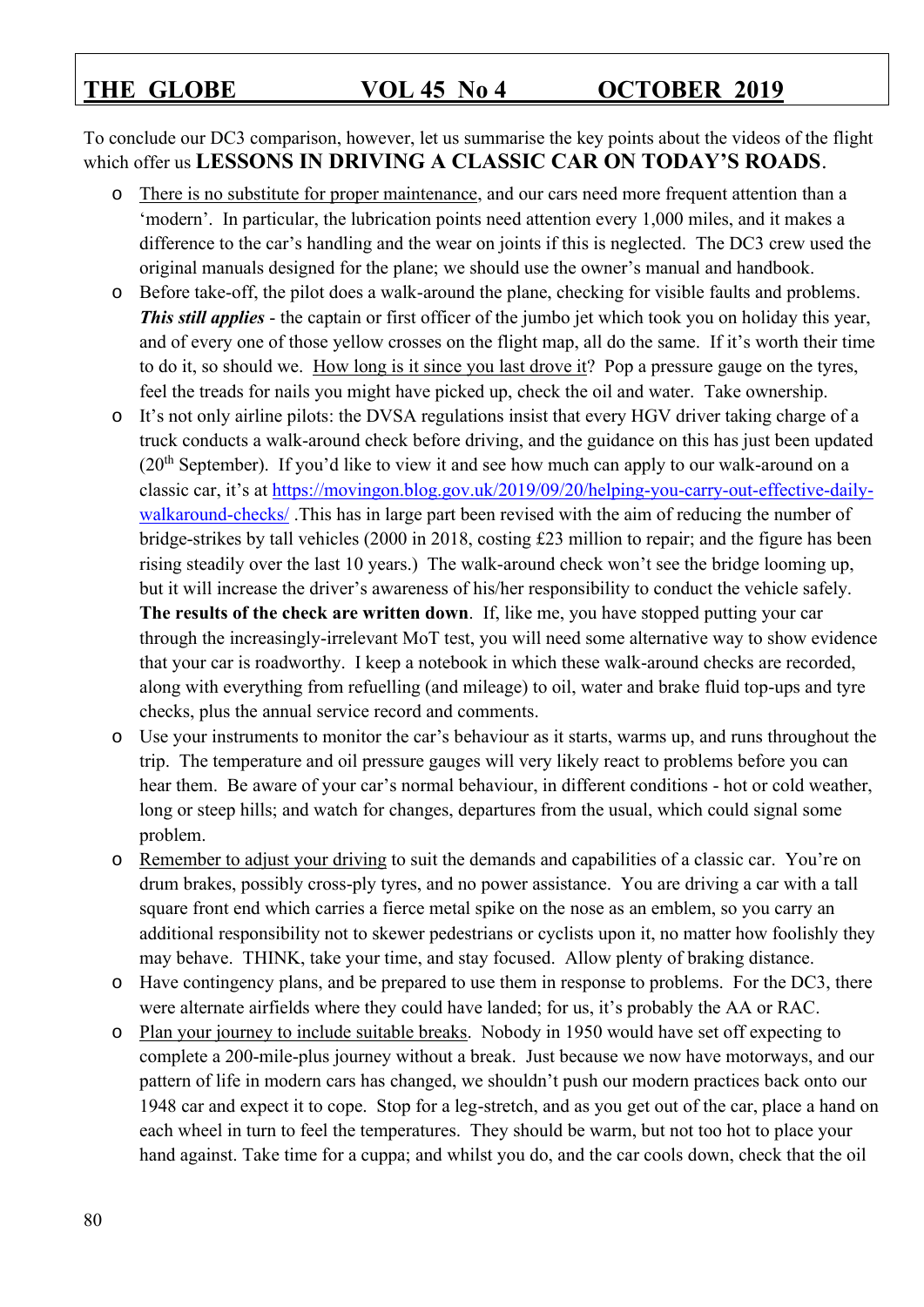and water are still what they should be. When you come to move away, check that you have not dropped more oil than your car usually leaves.

- o The DC3 team had several changes of pilot, to prevent fatigue and also because they were all enthusiasts who wanted a go at the controls. This may be different for us: I'm very reluctant to let others get their hands on my cherished vehicle, and you may feel the same way. However, it's a good idea, if you have a suitable person with you, to train them up on the easier stretches and to share the physical strain of driving. As we get older, we might find we really need to share the load, and when that day comes it will be good to have someone around who has experience.
- o At the end of the run, do you keep a note of the miles, and where you went, and any concerns which arose? We need some reliable way of recording this, to be aware of when the next service is due; and this applies especially to those cars which are less frequently driven. If it's likely to be some while before the car is next used, you might want to take some precautions like chocking the wheels instead of leaving the handbrake on; but then we move into precautions for a winter lay-up. That deserves a separate topic all to itself; see the Globes for October 2012 and February 2013.

## **THE AGE OF YOUR TYRES** Data confirmed by FBHVC

Tyres are considered 'new' and if unused can be sold as 'new' for five years from the date of manufacture. With common tyre sizes fitted to modern cars which do average or higher mileage each year, this is not a problem - the tyres will wear thin long before the age of the rubber becomes a potential hazard.

However, on our Razoredges it might be different. I do only about 2,000 miles a year; other members might do more, or less. We know of several cars in the Club which do only 200 - 500 miles a year if that. Their tyres might still have plenty of tread, but they could easily be twenty or more years old. (Owners of caravans and boat trailers face the same problem.)

How can you tell the age of the tyre? There is a world-wide code which gives you the answer. On the side-wall of the tyre, close to the metal wheel rim, you will find a series of data panels after the letters DOT. The first panels will tell the manufacturer and the factory, and need not concern us; but the last panel is the week and year of manufacture.



If the code has four digits, the tyre was made since the year 2000. That's a good start. This one was made in the  $39<sup>th</sup>$  week of 2009; the tyre is 10 years old. A code of ( 0518 ) would indicate the fifth week of 2018, and so on.

Tyres made before the year 2000 have only a 3-digit code, two digits showing the week, and the final digit the year of the decade. If the decade was the 1990s, there's a triangle following the code number, like this one indicating the  $13<sup>th</sup>$  week of 1999:



If there is NO little triangle, then there's no way to tell whether the decade was the 80s, the 70s or earlier but it doesn't really matter, because if that is the case they are really too old to be considered safe for road use. No matter what the appearance and the tread depth, it's time to reach for the cheque book.

How old is still safe? There is no legal limit: it's your responsibility to be safe. Especially if your tyres are more than 10 years old, sensible advice would be to have them periodically checked for wear, perishing, and any deformity of shape, cuts and damage to the tread or side walls, by a garage or tyre specialist. Remember that the inside wall of the tyre is vulnerable too, and will have had greater exposure to oil and exhaust heat - our exhaust pipe runs quite close to the inside of the rear wheel. Don't forget to check the spare, which may have been reposing quietly inside that boot-lid since… Who knows?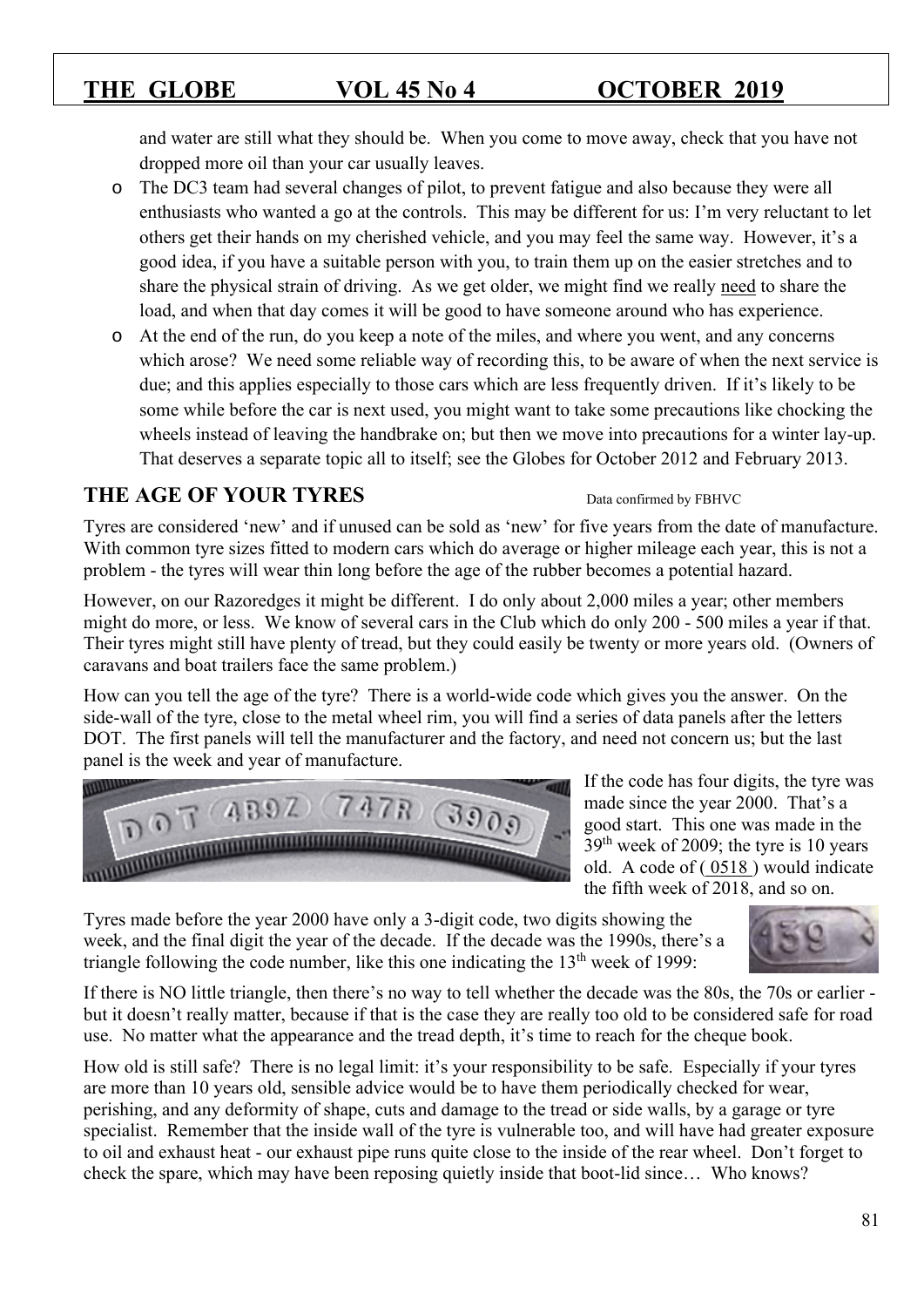## **WHAT'S ON: FORTHCOMING EVENTS**

A list of suggested events which might be of interest to help you plan your motoring activities. *If you know of a good event in your area, please recommend it. Emails to the Editor.*

*If you are out in your car – do please send us some pictures afterwards! (It doesn't have to be super-special. It's always good to share Razoredges out and about.)*

*Are the events which you'll be attending in the coming months mentioned here?*

*We would like to provide a chance for Club Members to meet up with others, especially in those regions which are distant from the Club's annual Rally. If YOU are planning on going to a classic meeting or event, please email or write to the Editor, and we'll give it a mention in this columnThis appeal is world-wide, like our membership.*

If there are events you are definitely intending to take part in, here or abroad, during 2020, do please let the editor know so that we can give them a mention here.

Cape Cod British Car Chili McBunael British Lagenets Wadanel & 13th 2019





| 2 <sup>nd</sup> - 3 <sup>rd</sup> November | The Footman James Classic Vehicle Restoration Show is at the Royal Bath<br>and Wells Showground, Shepton Mallet                                                                                                                                                                                                                                                                                   |
|--------------------------------------------|---------------------------------------------------------------------------------------------------------------------------------------------------------------------------------------------------------------------------------------------------------------------------------------------------------------------------------------------------------------------------------------------------|
| <b>Sunday 3rd November</b>                 | Lincolnshire Road Transport Museum Open Day, at North Hykeham, near<br>Lincoln                                                                                                                                                                                                                                                                                                                    |
| <b>Sunday 3rd November</b>                 | The 2019 London to Brighton Veteran Car Run from Hyde Park to Madeira<br>Drive, Brighton: for cars built before 1905.                                                                                                                                                                                                                                                                             |
| $7th$ - $10th$ November                    | RAC Rally of the Tests. Not for beginners! Starting with a prologue in<br>Torquay on the Thursday; Friday is Torquay to Bristol; on Saturday into Wales<br>and up to Stoke; then the final day zig-zags in and out of Wales to finish in<br>Chester. If you're thinking of attending, find the exact locations and times of<br>this and other events on the website here. https://heroevents.eu/. |

**A thought: it's too late to join the annual Morges British car meeting for 2019, or these two American gatherings - but might you consider planning for one in 2020?**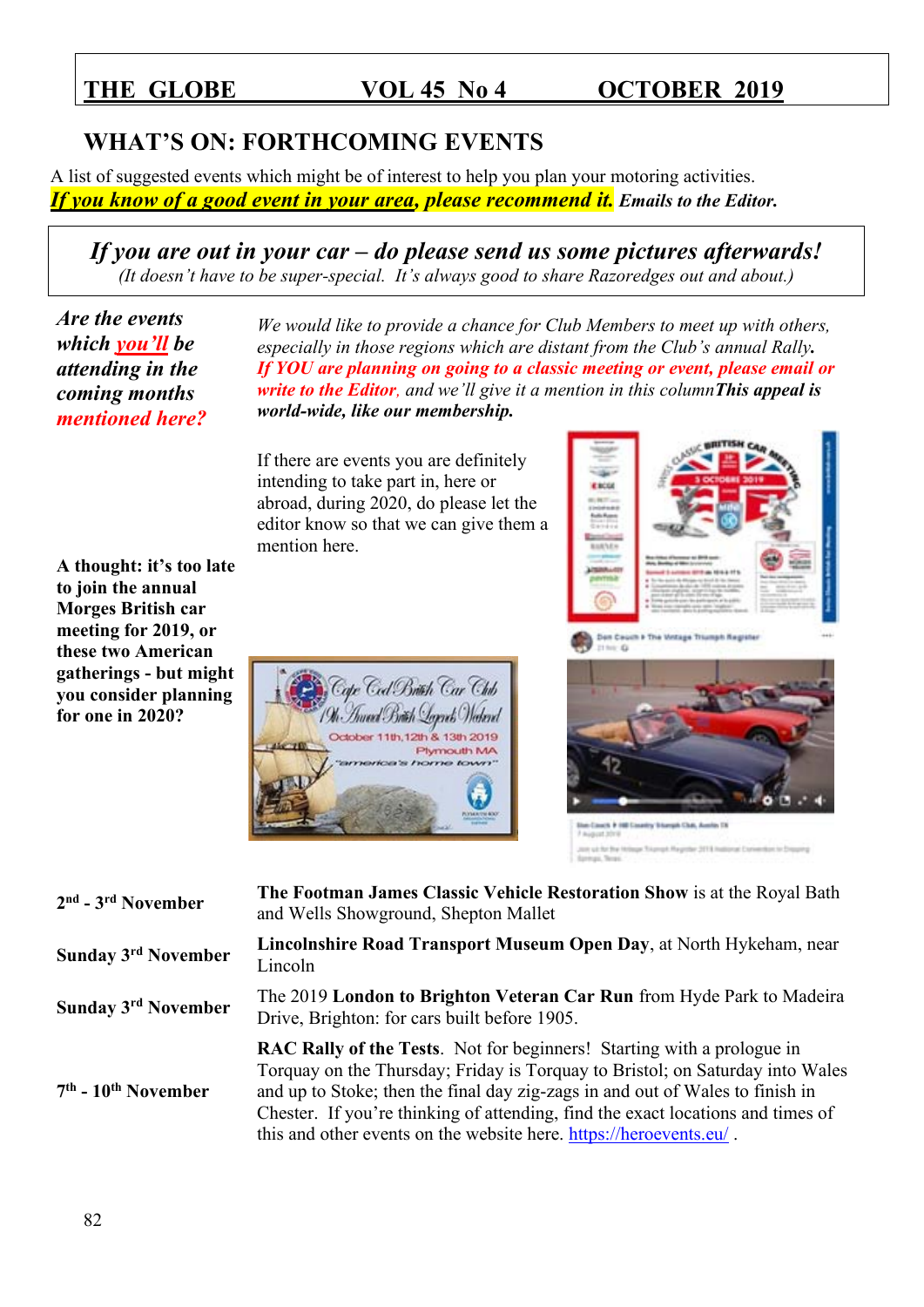### **FOUR WEDDINGS AND A FUEL PUMP**



Picture with permission from Michele Rosati

Our front cover this issue shows Michele Rosati's superb white TDC at a very classy wedding near Rome this summer.

(Michele in this case being pronounced Mi-KAY-lay, a man's name, in the Italian way. The French spell it Michel, and pronounce it as we would 'Michelle'; but it's still a man's name. Before I could get too irate about this European confusion, however, it occurred to me that no logical system could justify pronouncing 'Michael' as we do; so perhaps we simply accept our differences with a smile.)

Another Michael, this time pronounced 'Mick,' had his TDC 1126 DL, MYX 791, out on wedding duty: member Mick Harris from Norfolk. His daughter Emily married James this summer, and we wish the happy couple all the best for the future.

Picture courtesy of Mick Harris

Our third and fourth weddings come from earlier this year, both using member Dirk Devogeleer's 'Blue Lady' TDB 1425 DL in Belgium. We did show one of these wedding pictures in the June edition, but it is best to let Dirk take up the story in his own inimitable style.

"When spring is making its timid entrance the Renown is normally our mount of choice, because getting a bit older we do appreciate the comfort of the cozy cabin and heater. This year however we were also asked to "drive" two weddings. Normally we do not do so; our insurance does not cover remunerated driving, and because



the cars are registered as Classic vehicles, we can only use them for leisure. This year however, we gladly made an exception. The first wedding was only a local drive through the village when a friend's son was getting hooked.



Our friend is a bit of a practical joker and we had been on the receiving end of his humour before. Payback time! I saw my chance and bought a typical chauffeurs cap and jacket from Ebay. They turned out to be the real thing, from somebody's dad who had made his living as a chauffeur in the 50's. Still the idea was to turn up dressed out as a chauffeur, have a laugh and change into something more sober and informal later. The joke was on me: with bride and groom thinking I looked splendid, I ended up driving around dressed as Jeeves for the whole day. It was no hardship, the weather was fine, the sun allowing the Renown to be seen from its most gleaming side, and the flowers Dirk in his chauffeur's outfit we had commissioned adorned the radiator to the best effect.

When the church ceremony coincided with the ending of a local fete, there was no hiding and people asked for visiting cards thinking we were doing this for a living.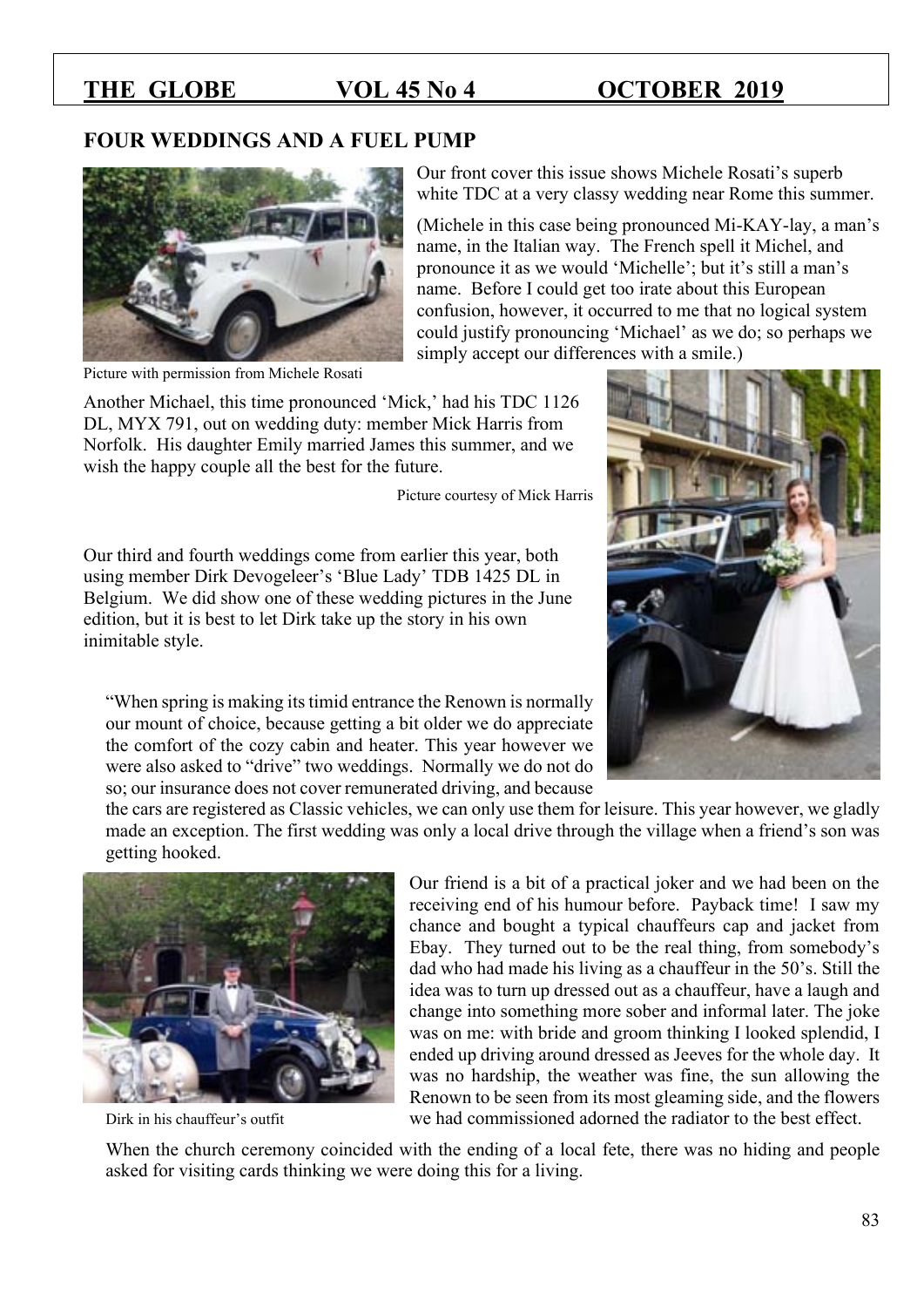Our second wedding was not a local affair. While the church ceremony was in a neighbouring village, the wedding reception venue was somewhere south of Brussels, a good 40 km away. This time our connection was with the bride, the daughter of a friend. That we accepted to drive this wedding also has a lot to do with appearances, which I should explain.



The second Belgian wedding: not Kate Middleton, but Pauline wedding, I was not going to pass an

Eight years ago, Britain was gearing up for a royal wedding: HRH Prince William was getting married to Kate Middleton. Many festivities had been planned and along the line, a need was identified to have a stand-in for Kate during the rehearsals. A worldwide competition to find a lookalike was duly organized and in the end, the judges choose two girls as possible candidates. Eventually the job was given to a girl from Italy, but the second girl was no less than the daughter of our friend, now to be married for real. Therefore, when Eric asked us to provide a car for Pauline's opportunity to re-do the royal wedding.

### **FUEL PUMP: THE STORY**

Even with the Renown being a reliable car I thought it wise to give her a full service beforehand, changing plugs and oil, greasing, and a nice thorough polish would do the trick. On the trip back from Pauline's wedding venue however, the car seemed to be down on power and did not rev as enthusiastically as before, hesitating when I put my foot down. Back home, a few days later I decided to have a closer look, set the valves, torque the head and adjust the timing. I drove the car from the lock-up to my garage, switched off the engine and set to work. Job finished, I started her up again, and nothing seemed abnormal - until I noticed a puddle of fuel below the car. Sure enough, the fuel pump was leaking. I first tried to nip up the screws holding both parts together but could not make the leak go away.

The membrane edges looked a bit ragged so I decided to have a closer look, and split the upper and lower parts of the pump. The membrane, although old, had not torn; but I decided to change it out anyway. New membrane in place, I bolted the top back on and…. Nothing. No fuel delivered. Did I perhaps not engage the pull rod correctly in the operating lever? No, all was OK there. Next step was to change the little supply and discharge valves that came with the overhaul kit. Although they looked OK mounted in position, and the discharge one really was, the supply valve was welded solid to the body and would not bulge. Normally when you remove the retainer, they drop out. When I finally removed it using tool #2 (aka a flat-head screwdriver) the little membrane had jellified and was swollen, gluing the valve in position and apparently blocking all fuel from passing.

I have to admit that the last time the pump was overhauled must have been before our first RBRR in 2014, but even so, the discharge valve (mounted with the membrane visible when opening the pump) looked and worked OK. I can only think of the cavity above the suction valve being always immersed in fuel, the ethanol in our modern fuels had eaten away the rubber. How that pump could still have delivered fuel is beyond me. Thankfully ol' faithful decided to give me some slack, and had delayed failing till it was safely back in the confines of my garage.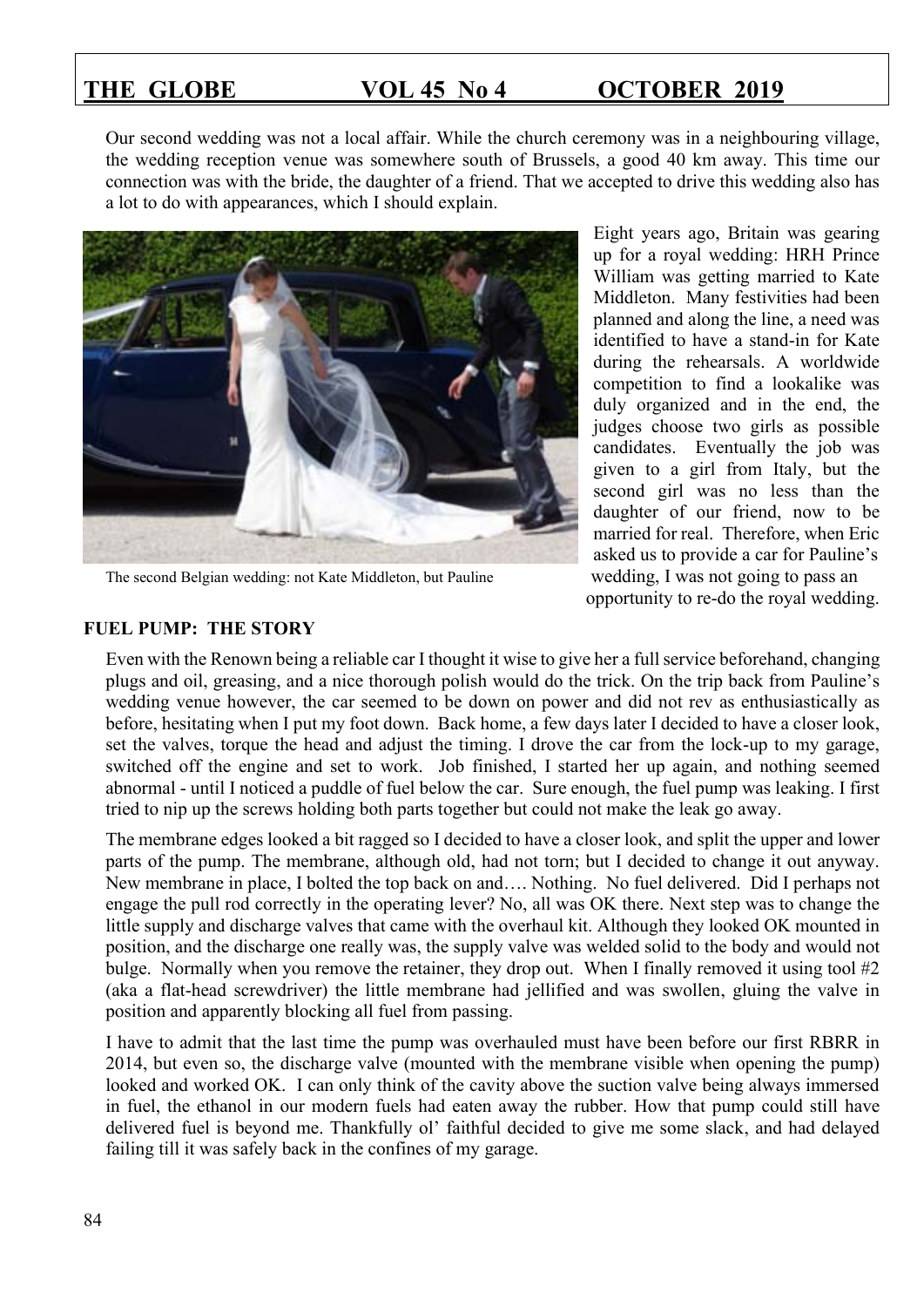### **DISMANTLING THE AC FUEL PUMP**

*[Bob Hobbs notes: the pump described here has a central bowl which was fitted to some of the cars but most have the sediment bowl underneath and to one side of the pumping part of the unit. That difference could cause some confusion, but the principles are much the same.]*

The fuel pump is mechanically operated from a lobe on the rear of the camshaft. The lobe presses against a moving lever, which in turn moves a diaphragm up and down. This allows the pump to draw fuel from a chamber through a little springloaded non-return valve. On the upward stroke, the diaphragm then pushes out the fuel from the pump chamber through the outlet valve. That the fuel is pushed into the right direction is achieved by having the inlet valve and outlet valve mounted so one opens on the downstroke and the other on the upstroke.





Membrane with pull rod and top of the pump showing the inlet and outlet valves

The AC fuel pump was widely used by British carmakers and kits are readily available. It is a sign of times when things were much simpler, and the different models of AC pumps used

parts that are readily interchangeable, and repair kits are, to a degree, universal, but will possibly also contain gaskets or O-rings that might not be used in your pump.

I had chosen to repair the pump while still mounted on the block, thinking it would be only a quick change of diaphragm. If doing a full overhaul it would actually be better to undo the two bolts mounting it to the block, and work at a bench. *[Bob Hobbs adds that he would recommend always removing the pump before working on it, because it is otherwise possible for small pieces of debris to enter the crank-case, leading to all the fun of removing the sump to clear it out.]*

Start by disconnecting both inlet and outlet hoses from the pump. Then remove the eight BA screws that are holding top and bottom together, for now there is no need to undo the top bowl (which is held on with a central bolt).

Sandwiched between the upper and lower part of the pump sits the diaphragm that does all the work. Remove this by pressing down against the spring and twist it 90 degrees until it pops free of the operating lever. It now can be removed. You now have access to the spring below (if it did not jump out and go into hiding when the membrane popped free) Note the direction it went in (one side is coiled tighter than the other side). This spring is actually doing all the work, while the operating lever draws back the diaphragm creating a vacuum sucking the fuel in, it is this spring that pushes the fuel out.

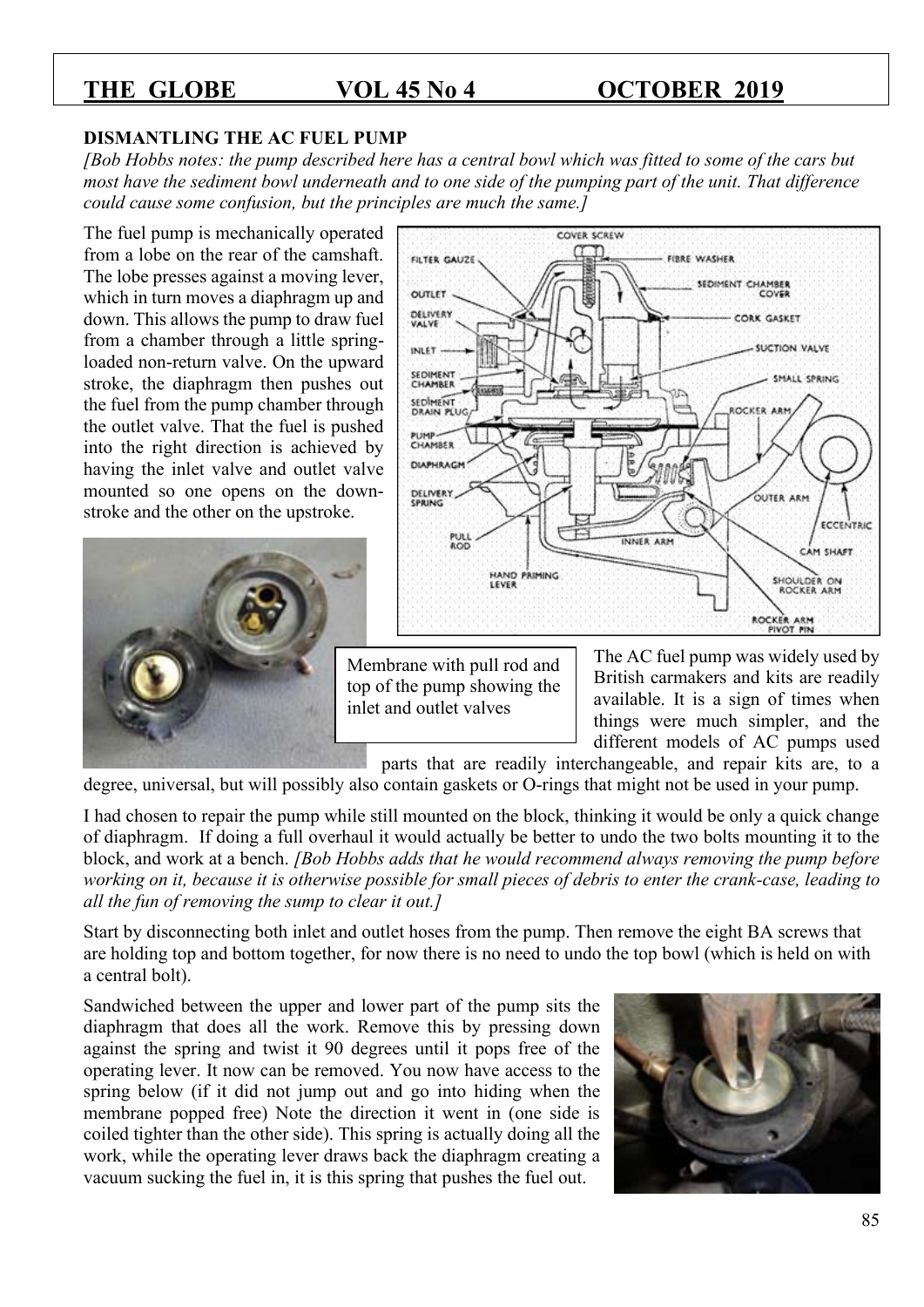To remove the operating valves you have to remove the two screws that hold the retainer in position (shaped like a slightly bowed H) and the valves are now free to be withdrawn. Below the valves sits a figure 8 paper gasket.

Removing the top bowl will give you access to the sediment chamber and the gauze filter that keeps sediments out of the system. Most kits do not come with this filter so you might want to clean it out and rinse it in clean petrol before refitting. Between the top cover and the housing sits a rubber O-ring, in the latest kit I bought this gasket was of the wrong diameter, victim of the universal kits I assume, so you might want to keep your old one for now. If you have to re-use it and you compliment it with some liquid gasket to ensure tightness make sure that the compound you are using is fuel resistant, as not all of these are.

Reinstalling the valves is straightforward, both are identical but care must be taken to install them the right way up. The housing is shaped so that the inlet valve cannot be seated wrongly.

After installing the spring, you can now hook up the pull rod on the Diaphragm with the operating lever. To help you the diaphragm has a tab that should be presented towards the block but 30 degrees off to the left. However, I have found that the membrane itself is easily turned between the rivets and the position of the tab should be checked. The pull rod engages bayonet-wise with the lever after turning it through 90 degrees anti clock wise.

Before bolting the top and bottom halves together the operating lever should be retracted so that the membrane sits flush with the pump body. (This is where having removed the pump from the side of the block pays off, you can now press the lever upwards towards the top half of the pump) or you operate the starter motor for a millisecond and observe the membrane movement. Do not do the screws up completely at first, the casting is very soft and it is very easy to strip the threads (been there, done that, got the t-shirt). Start with making them finger-tight in a crisscross manner, then operate the priming lever a few times to seat the membrane correctly and only then torque them up, again diagonally alternating the screws.

If all is going well, the pump is now ready to start pumping fuel and the Duchess can marry the Prince. If not, you can check a few items: Is the pump leak-free? As explained, it relies on the diaphragm to create a vacuum to aspire the fuel. Any leak or badly seated seal will prevent this from happening.

Is the pull rod engaged correctly with the operating lever and, unless you have the original spring, is the spring rated correctly for our type of engine? Originally, they were colour coded, but that has possibly long since faded away. It is the spring that "pushes" the fuel out and is responsible for the delivery pressure; and a weakened spring will not reach the required pressure.

It is the stroke of the diaphragm that creates the volume of fuel shifted with each movement, so by mounting the pump further from the block (using a thicker packing) the contact point of the lever with the cam is shifted outwards. As a result, the cam does not lift the lever as far and the stroke is diminished, giving less volume and less pressure.

Is the line clear? Modern fuels containing ethanol are aggressive to the old rubber or nitrile lined hoses, deteriorating it to a gluey mass that can block the carburettor or line. *[Using premium fuel will mean less ethanol - but the petrol companies are reluctant to say exactly what their fuels contain. See our ethanol guide in the August 2013 Globe. The Club stocks lead-free-petrol-proof diaphragms. Ed.]*

However, what has been the most common failure on my car is the non-return valves not working correctly. They have to seal against pressure one way and open from the other side. I have found that (perhaps totally unwarranted) the ones that work best are those who "snap" close when you slightly blow through them.

Now you should be ready to ferry HRH….

*Our thanks to Dirk for taking the trouble to document this so thoroughly.*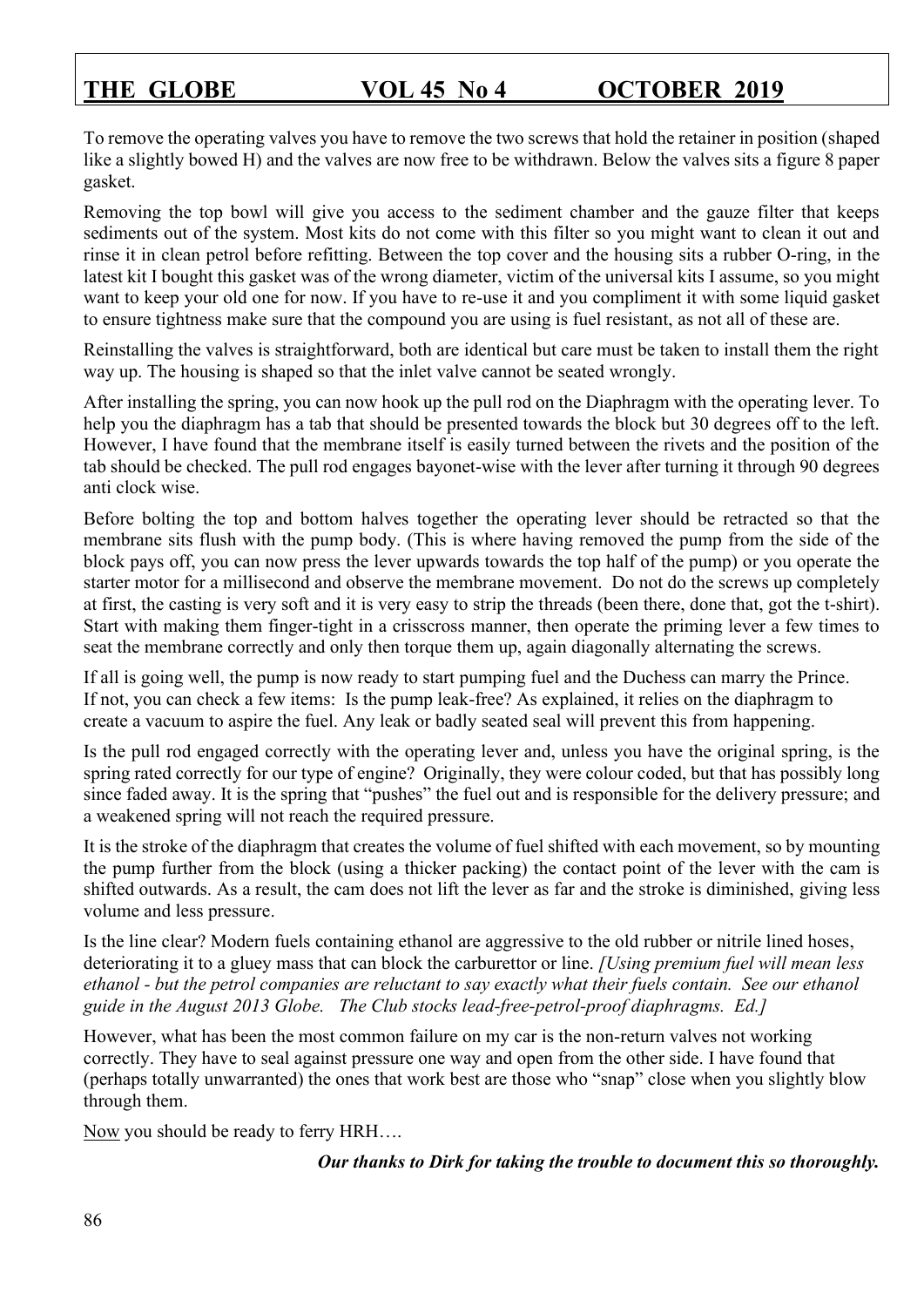### **ITEMS FOR SALE AND WANTED; OFFERS OF SERVICE**

*Advertisers are asked to keep an eye on their advertisements in subsequent issues of the Globe, and to inform the editor when items are no longer for sale, or no longer sought. Email [editor@trocltd.com](mailto:editor@trocltd.com) .*

*Please Note that there is a similarly-named company, selling Roadster and other spares. To avoid error, please use the contact phone and email details shown in this magazine.*

*TROC offers no guarantee of the bona fides of any advertiser. Members transacting business with any member or non-member do so entirely at their own risk and are recommended to take all normal precautions when doing so. You are strongly recommended to ascertain the suitability of parts or cars to your requirements.*

**FOR SALE:** Member Les Finch has a photocopy set of the TDB Workshop Manual and invites offers. Also: set of front wings in very good condition; front grille in poor condition; engine, incomplete (block, head, sump, flywheel, pistons, con rods and crankshaft), clutch plate. £200 the lot - phone 01202 531 546, mobile 07970 890 167.

**FOR SALE**: Member Robin Hewat has a Renown gearbox advertised for sale on Ebay at the moment. Buyer collects.

**FOR SALE: TDB 986, LKB 435,** in generally poor condition, is advertised for £3,000. This is an intended restoration which belongs to ex-member Stirling Beauchamp, whose health now requires the sale. The car is in the Tewkesbury area. Contact Stirling on 07886 297 410.



**FOR SALE: one remaining** white Razoredge from member George Wyatt, of

Barnsley. He has been operating a wedding car service, but is retiring and the cars have to go. Two have sold, and one remains: a 1949 TDA in Brilliant White, GSV 949. For further details and price, please contact George on 01226 752 830. As you would expect with wedding cars, it has been well-maintained and is generally immaculate in appearance.

**FOR SALE**: four Avon Speedrunner cross-ply tyres, only lightly worn; and a front bumper for TDB/TDC, would do for everyday use or for re-chroming. Contact Lloyd Evans on 01388 710 394.

**WANTED: Tool Set –** Paul Collard would like to acquire a complete and authentic set of tools as originally supplied with the car. If you have a complete set or just some of the components available, (see the article by Dick Mower in the October 2015 *Globe* for chapter and verse of what there was) – please contact Paul on 07935 385 779 .

**FOR SALE:** an extensive range of spares for sale, including: original manuals. Set of doors. Grille. Radiator. Wheels. Tyres and rims. Rear number plate box, incomplete. Heater. Door handles. Steering wheel. Headlamps and side lights. Front interior arm-rests. Bonnet. All in various states, and other bits and pieces. Contact: Colin Baxter, phone number 07860 605079. Cheshire.

**WANTED** – the following parts for 1954 TDC: interior boot light; aluminium curved internal wheel arch trims x2; aluminium internal trims to floor of door openings – two large shaped ones to front, two shorter ones to rear; metal trim to front door pillar (carries front door striker plate/catch) x2; curved metal door retainers x2 front, x2 rear. Dashboard knob S & H. Bonnet hinges, boot panel hinge. TDC jack and toolkit. Also a locking petrol cap please. Chrome parts: 2x headlight rims, front cowling, 2x strips to rear side windows, 2x front strips to windscreen, also rubber gaskets to headlights. Contact Andy Kemp, 25 Heath Road, Alresford, Essex CO7 8DT; phone 01206 825 319.

**FOR SALE** TDB 2024 registered NUM 629. No MoT, some work required on bodywork. Good running engine and £400-worth of spares and workshop manual will be included in this reluctant sale. More details from David Jones on 07833 059 154.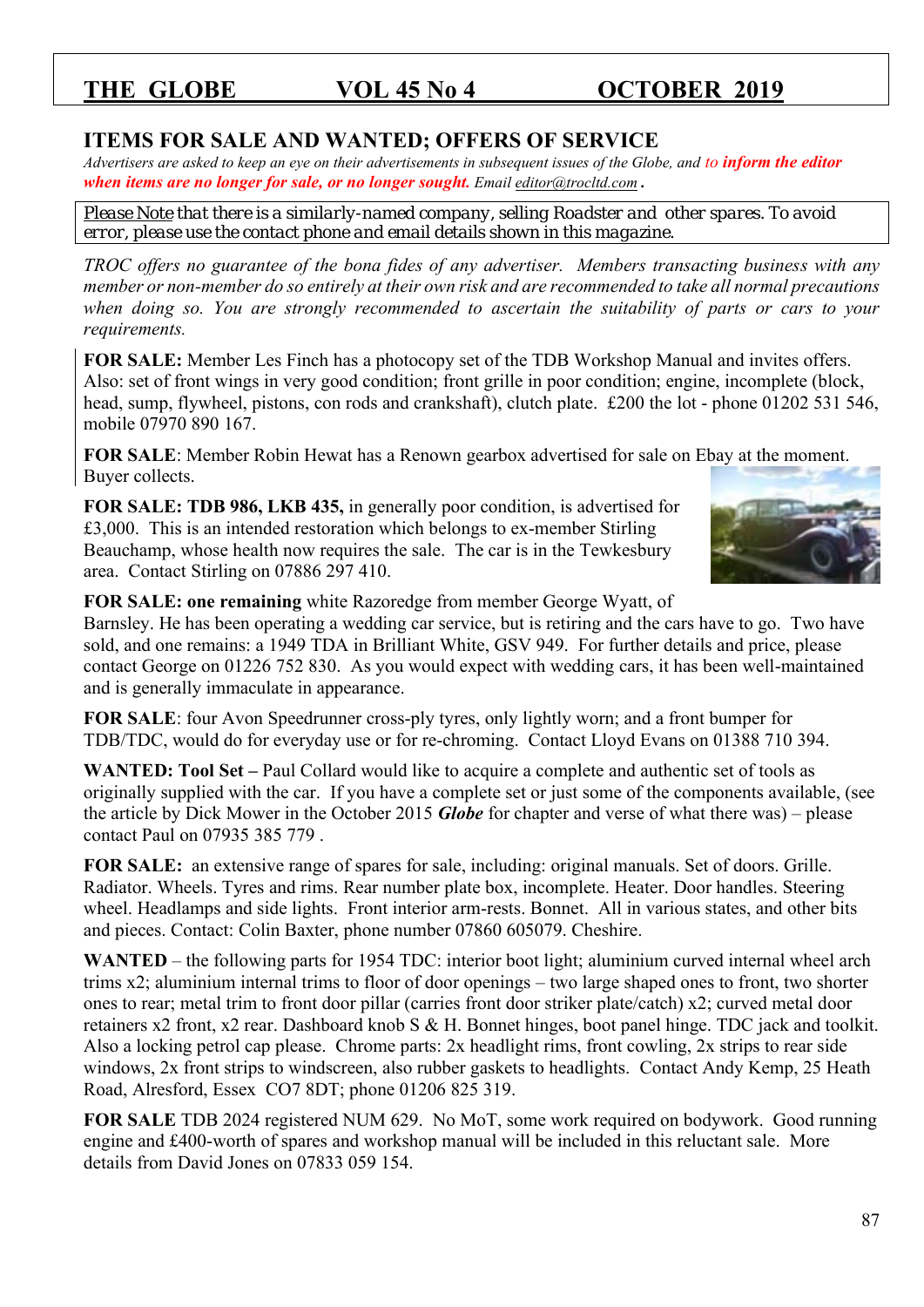**FOR SALE: TDB 1671 DL**, engine 1677E, reg. ERD 681, near Reading. Owned by the same family since new. Would make a good project for someone who would like to give the car some much-needed attention. Open to enquiries and offers. Please contact John Sibley on 01491 628 544.

**FOR SALE –** the fifth-oldest known Razoredge, TD 919 DL, registration GHP 909, first registered June 1947. This car is described as complete, original and untouched, and has been stored dry for thirty or forty years. Believed to have had only one owner; full documentation believed to be available. Offers in the region of £6,000. Contact Seamus Nugent, in Newry, Co Down, Northern Ireland: phone 0035 3876 879 053 or 02830 868 493.



**FOR SALE: TDB 2093 DL, MAR 521, first registered 15th September 1950.** Engine No V4636FJ. The vehicle has had 3 owners since new. The last MoT expired May 14<sup>th</sup> 1983. The car has been garaged since then; the engine was last run in 2014. Fulcrum pins and bushes for both offside and nearside are required, also rear exhaust pipe. Other spares are available as part of the sale. Original handbook. The leatherwork and carpets are in very good order including boot. The vehicle is sold as seen; OFFERS OVER £5,000. Bedfordshire; telephone 01525 712 947, J E Washington.

**FOR SALE:** One wheel (no tyre) DRO 4½" Jx 16" SR; 1 wheel (no tyre) 4"x16". Both have just been powder-coated silver. 2x inner front wings for TDB. Contact Andy Kemp, 25 Heath Road, Alresford, Essex CO7 8DT; phone 01206 825 319.

**FOR SALE, TD spares**, steering column and box; some front suspension parts. Contact Bob on 01959 533216 (near M25 J4).

**FOR SALE:** Pair of alloy door hinge pillars. Contact Irving Dalton on 01430 860 833

**FOR SALE**, Rear jacking points for TD and TDA models, £85; RF95 voltage regulators, reconditioned with new parts, £75; Temperature gauge capillary tube repairs, £85. Postage extra. Keith Gulliford, Tel: 02380 734 832.

**WANTED** for my Renown TDB breakdown truck - a pair of front seats from a 1940s, 1950s, 1960s car, van or light truck. Usable condition, scruffy is OK. Seats or seat backs must fold forward. Preferably not pale. Solid-looking to suit truck rather than lightweight. Also - tee plate with white reflectors, as used on old trailers, approx 9 ins by 5 ins. 01733 577301.

**FOR SALE:** A new club member, Ruskin Spiers, is in Australia, but his car is not. Ruskin has emigrated, and as a result is selling HNP 999, TDA 424 DL, which has been stored for years in the basement of a block of flats. Ruskin explains: "We've had it since about 1987 and it was put into dry storage in Sussex in 1990. It needed work / restoration then but has not changed in the last 30 years as where it lives is completely dry and warm storage under flats. The car is in the UK but I now live in Australia and hence am going to sell it. I have pictures taken from my last trip back. If you know of anyone who may be interested by all means pass on my email. Thanks."



**FOR SALE**: spotted with some difficulty in Cars and Classics International what they describe as a Roadster, but it's a 1949 TDA Triumph 2000 Saloon with 100,000 miles stated. The car is in Italy, and looks fairly smart, but if you look closely at the picture selection the dashboard is de-laminated at the driver's side and some of the upholstery looks poorly executed, so that it is unlikely to justify the £13,467 asking price. Wide white-wall tyres, please note.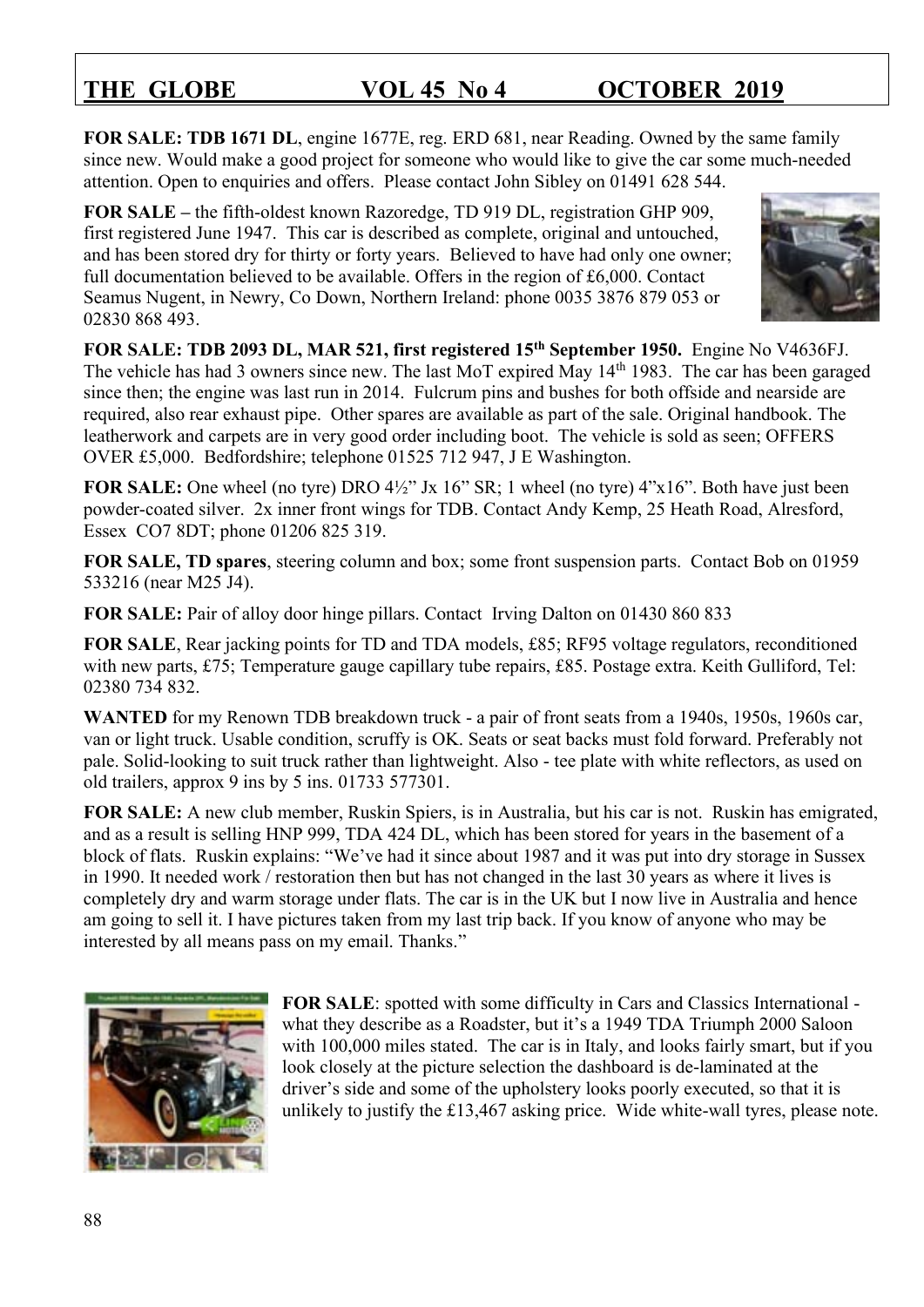89

# THE GLOBE VOL 45 No 4 0CTOBER 2019

### **SPARES FROM TROC FOR THE 1800 ENGINE**

Bob Hobbs has in stock hoses for the 1800 engine as follows; -

• Top hose  $\text{E14.75}$  P&P extra • Bottom with heater outlet that can be blanked off  $\qquad 13.75$  P&P extra • By pass hose  $\overline{2}$  By pass hose  $\overline{2}$  By pass hose  $\overline{2}$  By pass hose  $\overline{2}$  By pass hose  $\overline{2}$  By particle and  $\overline{2}$  By particle and  $\overline{2}$  By particle and  $\overline{2}$  By particle and  $\overline{2}$  By particl

### **NOW AVAILABLE FROM TROC**

**Workshop manuals for the 1800**, reproduced from an original copy and bound in a flat-opening plastic pocket page ring binder. Available from Tom Robinson at £47.50 plus P&P.

### **WANTED FOR RECONDITIONING**

**Bell-crank lever and bracket assembly for the Renown.** The Club is short of suitable old units for reconditioning. If you have one on your shelf or from a car you are breaking, please contact Chris Hewitt. Similarly with steering idlers and rear brake cylinders for the 1800 model for reconditioning.

### **Also needed:**

Clutch covers Temperature gauges Outer door and boot handles Clutch centre plates Carburettors Water pumps - all in any condition; contact Bob Hobbs.

*IMPORTANT NOTE*: Please be very cautious when working on or fitting any item to your car, unless you take full responsibility for what you're doing, and you have the necessary level of skill and expertise to be sure that the work you undertake on your car leaves it safe and roadworthy. If in doubt, have work done by a properly-qualified professional. Any accounts in the GLOBE are only the experiences of members, sharing ideas, not offering guidance on what might or might not need doing on your car.

\_\_\_\_\_\_\_\_\_\_\_\_\_\_\_\_\_\_\_\_\_\_\_\_\_\_\_\_\_\_\_\_\_\_\_\_\_\_\_\_\_\_\_\_\_\_\_\_\_\_\_\_\_\_\_\_\_\_\_\_\_\_

**\_\_\_\_\_\_\_\_\_\_\_\_\_\_\_\_\_\_\_\_\_\_\_\_\_\_\_\_\_\_\_\_\_\_\_\_\_\_\_\_\_\_\_\_\_\_\_\_\_\_\_\_\_\_\_\_\_\_\_\_\_\_**

**\_\_\_\_\_\_\_\_\_\_\_\_\_\_\_\_\_\_\_\_\_\_\_\_\_\_\_\_\_\_\_\_\_\_\_\_\_\_\_\_\_\_\_\_\_\_\_\_\_\_\_\_\_\_\_\_\_\_\_\_\_\_**

### **APPEAL TO MEMBERS**

We are always on the look-out for spares, and some items - like those listed above - are rarely found and would be very difficult or very expensive to have re-manufactured. If you should have any to dispose of, or if you hear of any available from neighbours, friends and acquaintances - please do think of the Club, and contact the appropriate Spares Officer, as listed on the inside front cover of this magazine.

My neighbour knocked on my door at 2:30am this morning, can you believe that….2:30am?! Luckily for him I was still up, playing my bagpipes.